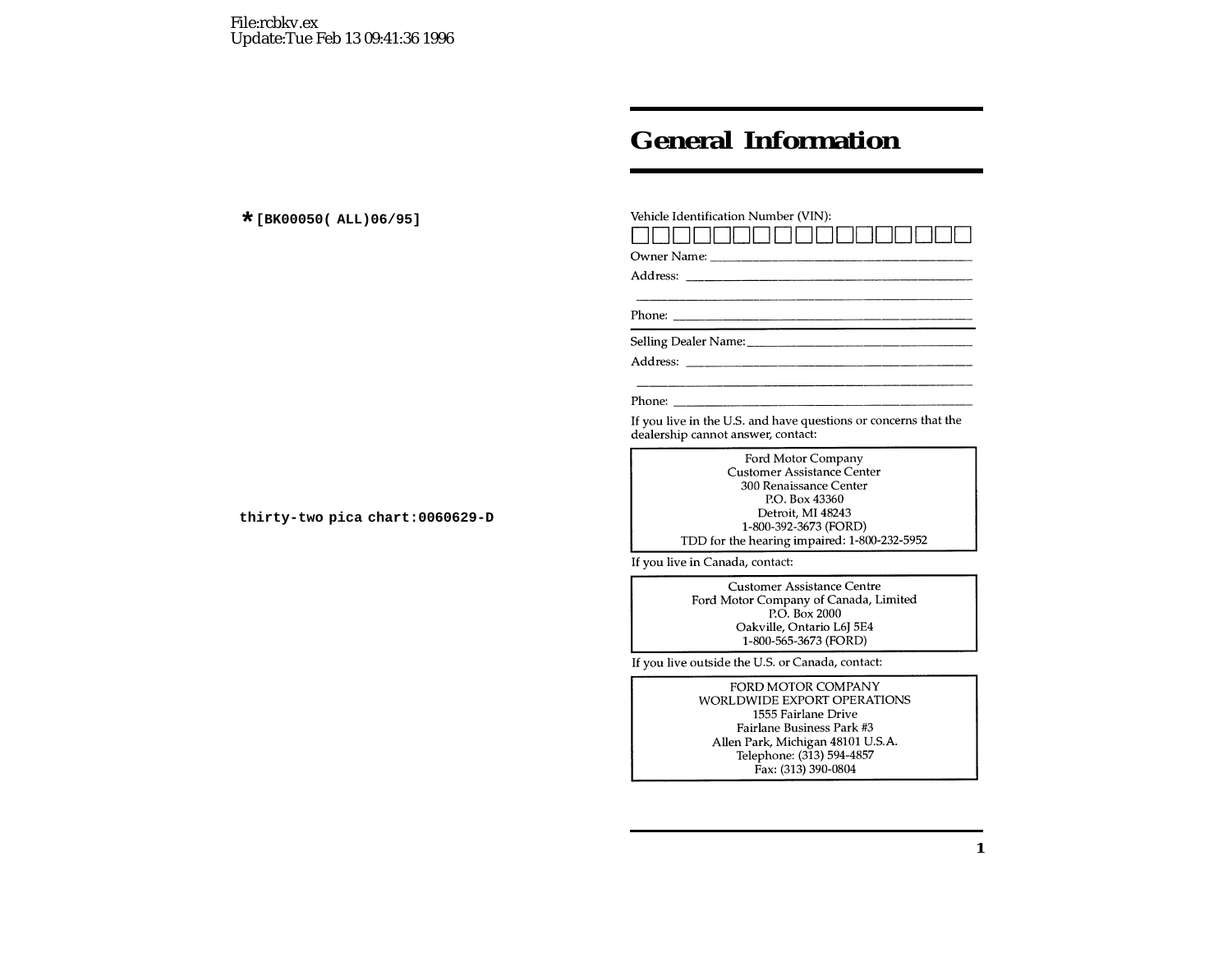## **Table of Contents**

| <b>General Maintenance Information  3</b> |
|-------------------------------------------|
| <b>What Maintenance Schedule</b>          |
|                                           |
|                                           |
| <b>Owner Maintenance Checks 36</b>        |

All rights reserved. Reproduction by any means, electronic or mechanical, including photocopying, recording, or by any information storage and retrieval system or tranlation in whole or part is not permitted without written authorization from Ford Motor Company.

Copyright © 1995 Ford Motor Company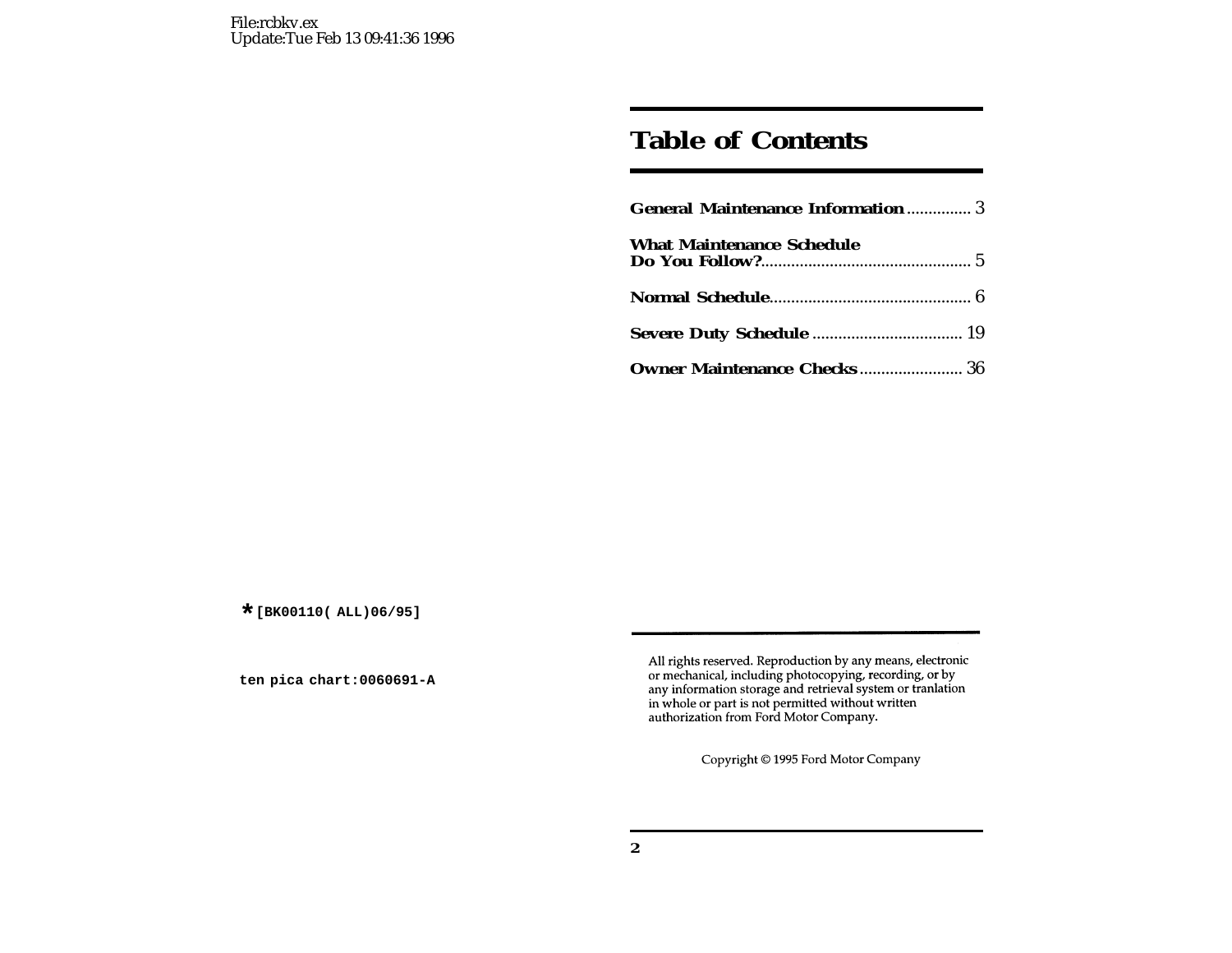# **Maintenance Schedule andRecord**

Maximum Oil Change Interval... Normal Schedule: 5,000 miles (8,000 km) or 6 months, whichever occurs first. Severe Duty Schedule: 3,000 miles (5,000 km) or 3 months See appropriate Schedule.

## **\*[BK00200( ALL)01/95] General Maintenance Information**

**The required Scheduled Maintenance Services** listed in this booklet are considered essential to the proper operation, safety and performance of your Ford Motor Company vehicle. We recommend that you also perform the Owner Maintenance Checks listed. These services arematters of day-to-day care that are also important to the proper operation of your vehicle. The recommended lubricants, fluids and service parts conforming to Ford Specifications are available from your dealer.

This booklet gives you a place to record the services that are performed on your vehicle so that you can keep <sup>a</sup> record of when parts should be checked or replaced. Give your *Maintenance Schedule and Record* booklet to the dealer service manager.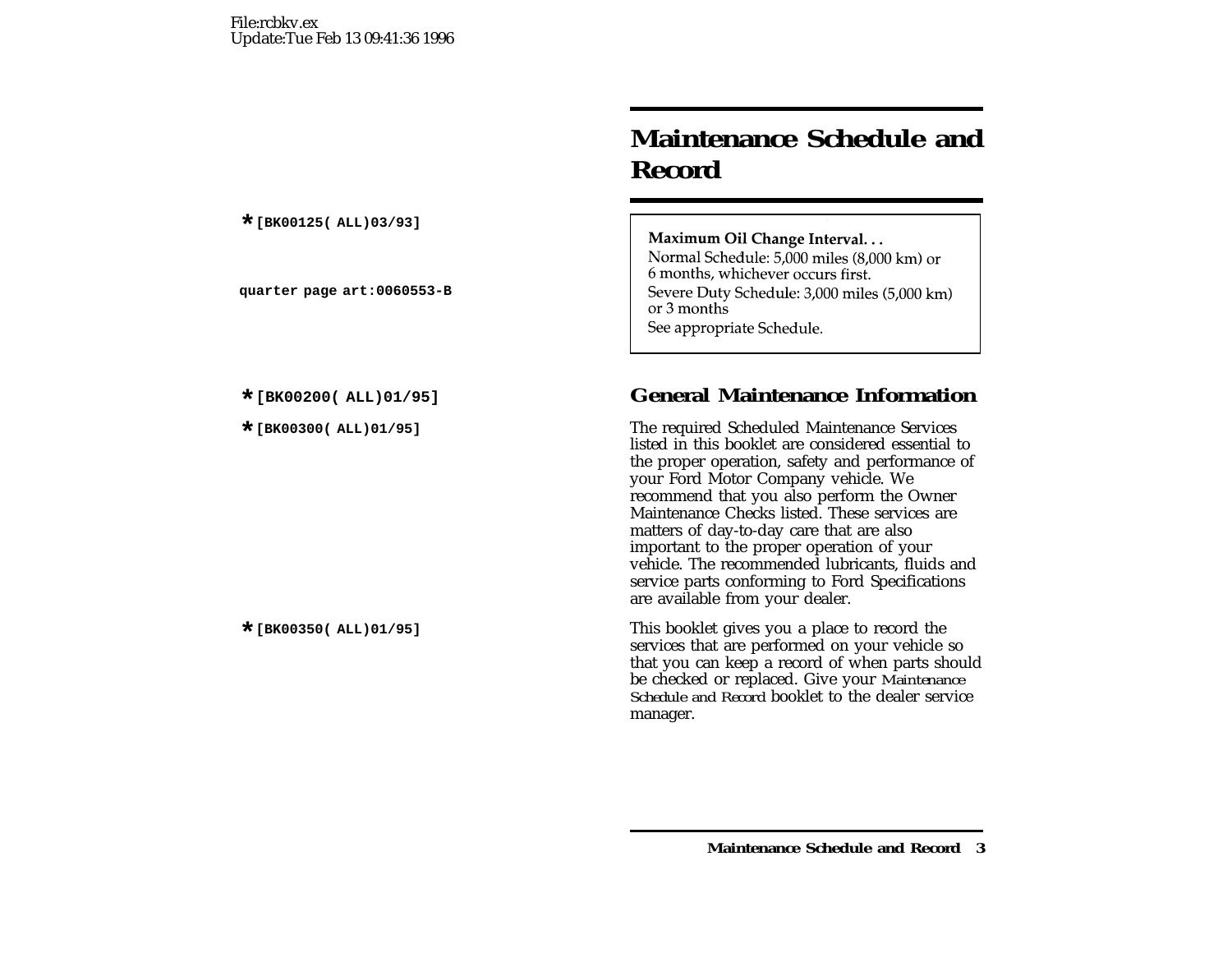#### **\*[BK00401( ALL)01/95] Maintenance: An investment**

**\*[BK00501( ALL)01/95] An investment which will pay dividends in the form of improved reliability, durability, and resale value.**

To assure the durability of your vehicle and its emission control systems, it is necessary that scheduled maintenance be performed at the designated intervals.

Ford strongly recommends the use of genuine Ford replacement parts. If other than Ford or Motorcraft parts or Ford authorized remanufactured parts are used for maintenance replacements or for the service of components affecting emission control, such non-Ford parts should be equivalent to genuine Ford Motor Company parts in performance and durability. It is the owner's responsibility to determine the equivalency of such parts. Please consult your warranty booklet for complete warranty information.

#### **\*[BK00705( ALL)05/95] No Cost PCV Valve Replacement**

**\*[BK00707( ALL)05/95] THE PCV VALVE IS A CRITICAL EMISSION COMPONENT. YOUR DEALER WILLREPLACE THE VALVE AT NO COST AT60,000 MILES/96,000 KILOMETERS (EXCEPT CANADA AND CALIFORNIA VEHICLES).**

## **\*[BK00710( ALL)01/95] PRE-DELIVERY CHECK**

**\*[BK00712( ALL)01/95]** ❑Pre-Delivery Service Inspection Completed

**DEALER AUTHORIZATION** 

Mileage: \_\_\_\_\_\_\_\_\_\_\_\_

**4 Maintenance Schedule and Record**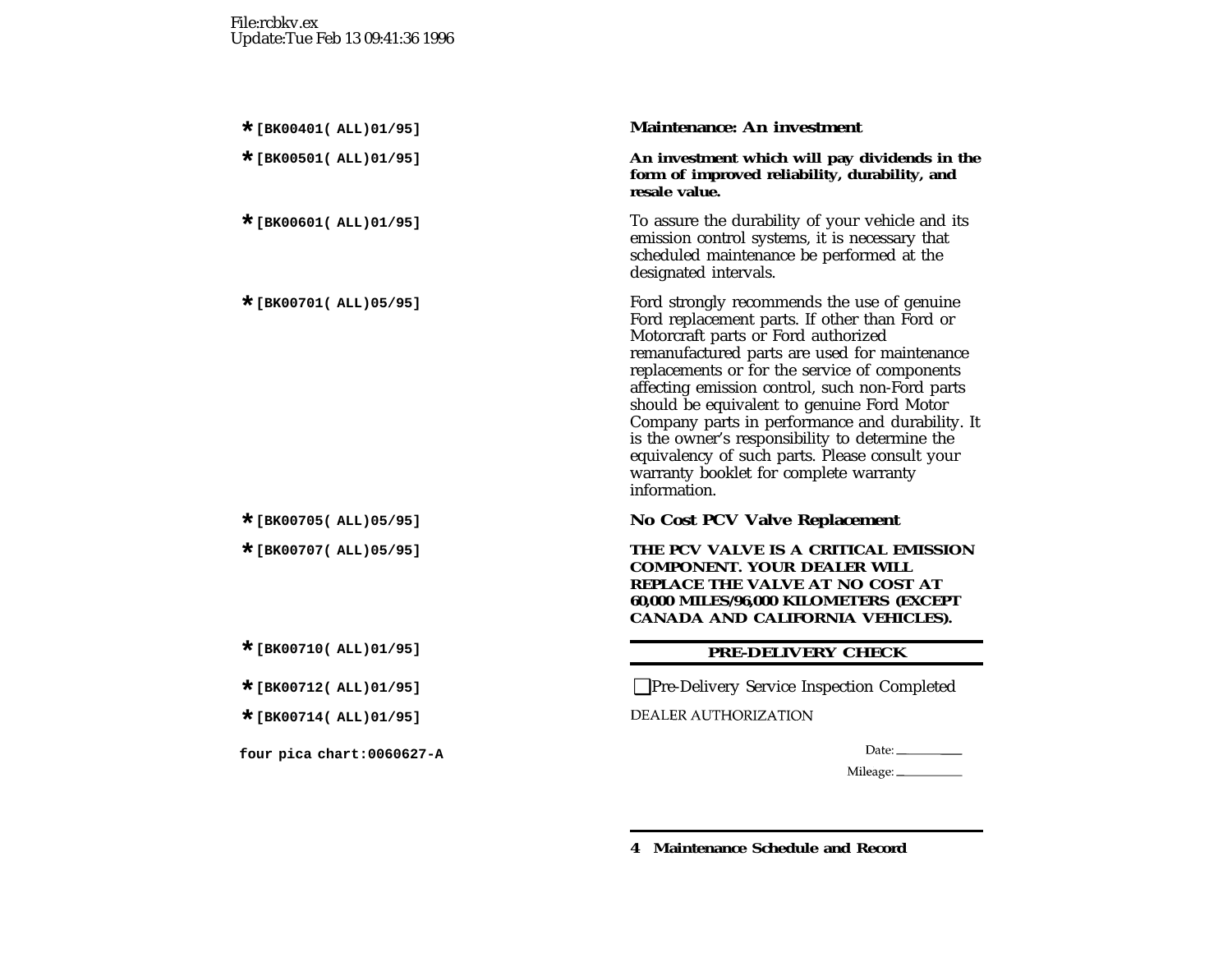# **What Maintenance Schedule Do You Follow?**



Follow the Normal Schedule for most normal everyday driving conditions.



Follow the Severe Duty Schedule if your driving habits **FREQUENTLY** include one or more of the following conditions:

**\*[BK01151( ALL)01/95]** ❑Towing <sup>a</sup> trailer.

**\*[BK01201( ALL)01/95]** ❑Operating in severe dust conditions.

**Extensive idling, such as police, taxi or** door-to-door delivery service.

**\*[BK01275( ALL)01/95]** ❑Short trips of **less** than 10 miles (16 km) when outside temperatures remain below 0˚F  $(-18^{\circ}C)$ .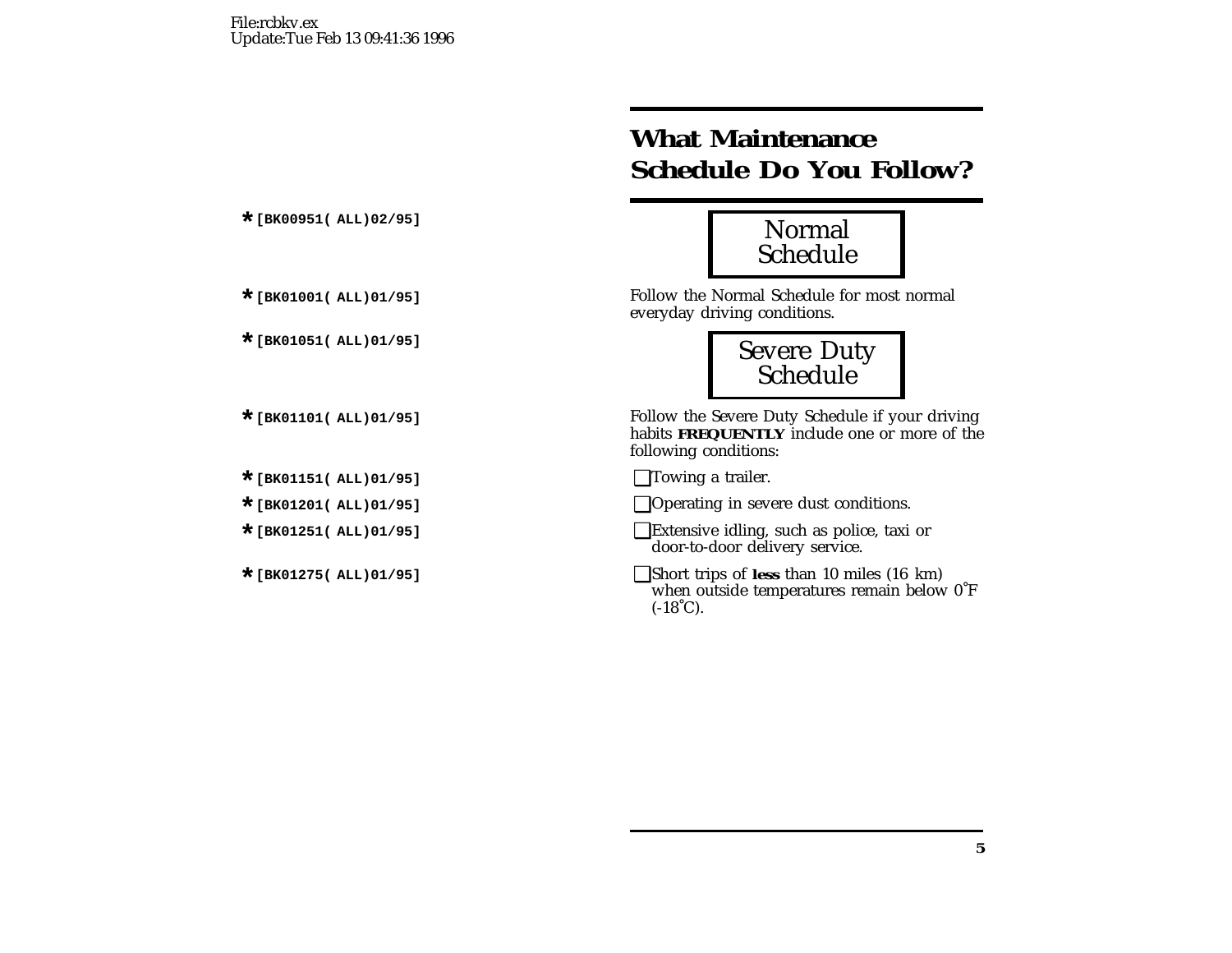## **Normal Schedule**

**\*[BK01501( ALL)01/95]** *NOTE: Items for Emission Control Service are shown in this type and style.*

For items marked with a number in parentheses such as (1), see footnote at the end of this section.

**\*[BK01700( ALL)03/95] NOTE: Rear axle lube quantities must be replaced every 100,000 miles (160,000 km) or if the axle has been submerged in water. Otherwise, the lube should not be checked or changed unless <sup>a</sup> leak is suspected or repair required.**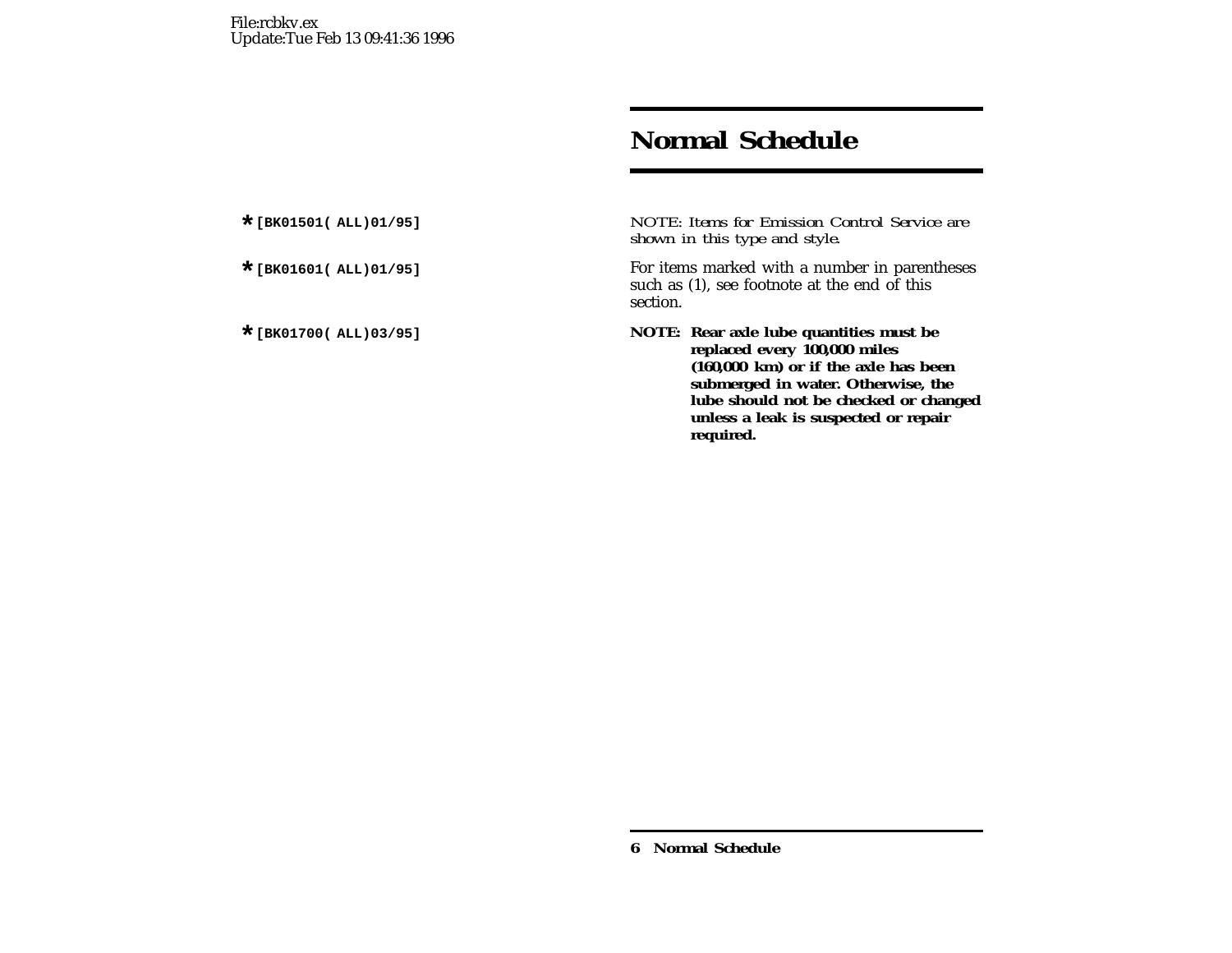

## **\*[BK02601( ALL)01/95] 5,000 MILES (8,000 Kilometers)**

**\*[BK02701( ALL)01/95]** ❑*Change engine oil and replace oil filter.*

**[BK02750( V)06/95]** ❑Drain coalescent filter bowl (NGV only).

■Rotate tires and adjust air pressure.

**DEALER AUTHORIZATION** 

Date:  $\qquad \qquad$ 

Mileage: \_\_\_\_\_\_\_\_\_\_\_

## **\*[BK03001( ALL)01/95] 10,000 MILES (16,000 Kilometers)**

**\*[BK03101( ALL)01/95]** ❑*Change engine oil and replace oil filter.*

**[BK03150( V)06/95]** ❑Drain coalescent filter bowl (NGV only).

**DEALER AUTHORIZATION** 

 ${\small \textsf{Date}}:\underline{\hspace{1.5cm}}% \begin{tabular}{l|lclclcl} \hline \multicolumn{3}{c|lclcl} \multicolumn{3}{c|lcl} \multicolumn{3}{c|lcl} \multicolumn{3}{c|lcl} \multicolumn{3}{c|lcl} \multicolumn{3}{c|lcl} \multicolumn{3}{c|lcl} \multicolumn{3}{c|lcl} \multicolumn{3}{c|lcl} \multicolumn{3}{c|lcl} \multicolumn{3}{c|lcl} \multicolumn{3}{c|lcl} \multicolumn{3}{c|lcl} \multicolumn{3}{c|lcl} \multicolumn{3}{c|lcl} \multic$ 

Mileage: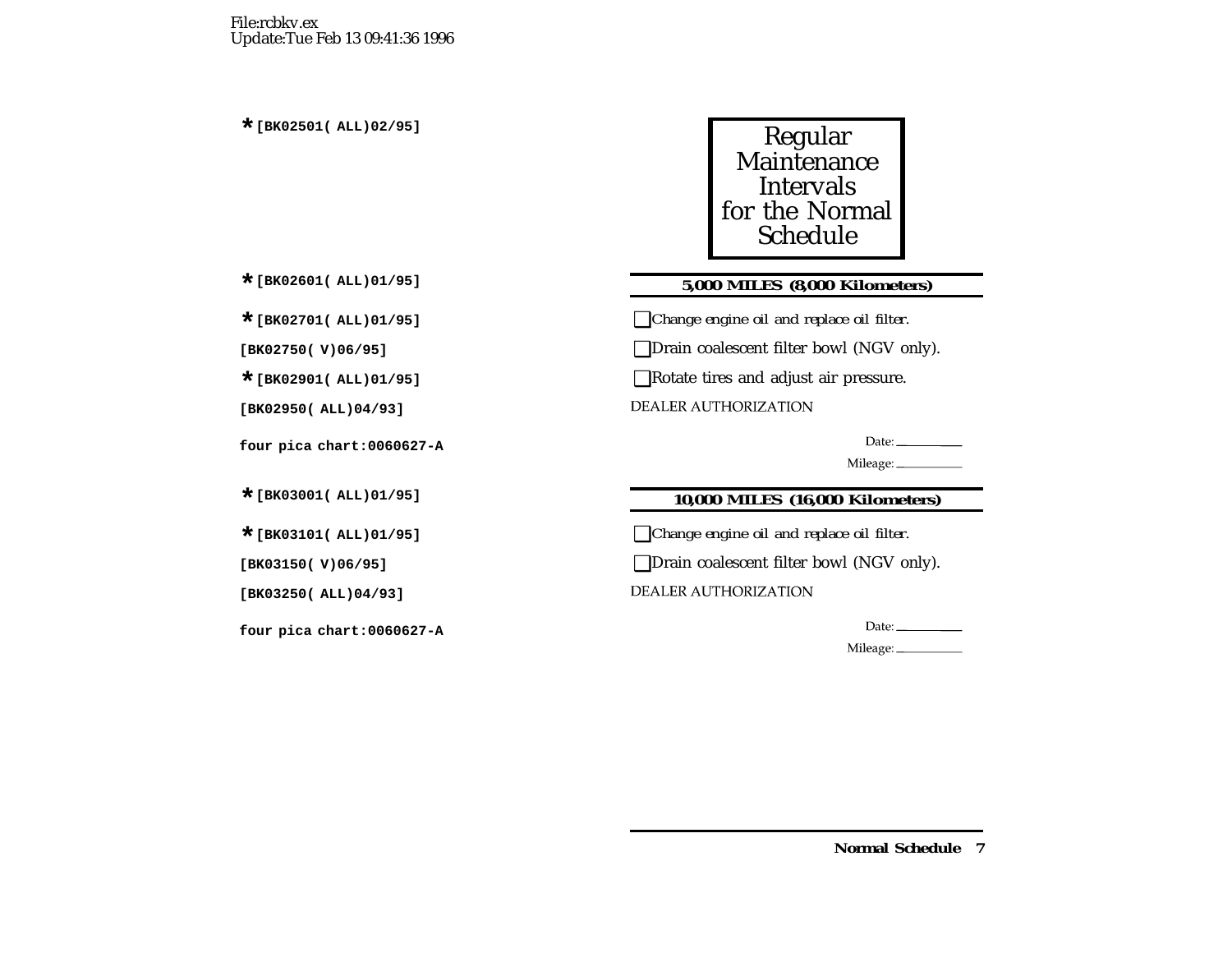## **\*[BK03301( ALL)01/95] 15,000 MILES (24,000 Kilometers)**

**\*[BK03401( ALL)01/95]** ❑*Change engine oil and replace oil filter.*

**\*[BK03450( ALL)05/95]** ❑*Inspect engine cooling system, hoses, and clamps; and check coolant strength every 15,000 miles (24,000 km) or 12 months.*

**[BK03475( V)06/95]** ❑Drain coalescent filter bowl (NGV only).

**[BK03610( GV)02/96]** ❑Lubricate steering pitman arm and lower control arm steering stops with XG-1-C or XG-1-K Grease.

**\*[BK03701( ALL)01/95]** ❑Rotate tires and adjust air pressure.

**DEALER AUTHORIZATION** 

Date:\_\_\_\_\_\_\_\_\_\_\_\_

Mileage: \_\_\_\_\_\_\_\_\_\_\_

## **\*[BK03801( ALL)01/95] 20,000 MILES (32,000 Kilometers)**

**\*[BK03901( ALL)01/95]** ❑*Change engine oil and replace oil filter.*

**[BK03950( V)06/95]** ❑Drain coalescent filter bowl (NGV only).

**DEALER AUTHORIZATION** 

Mileage: \_\_\_\_\_\_\_\_\_\_\_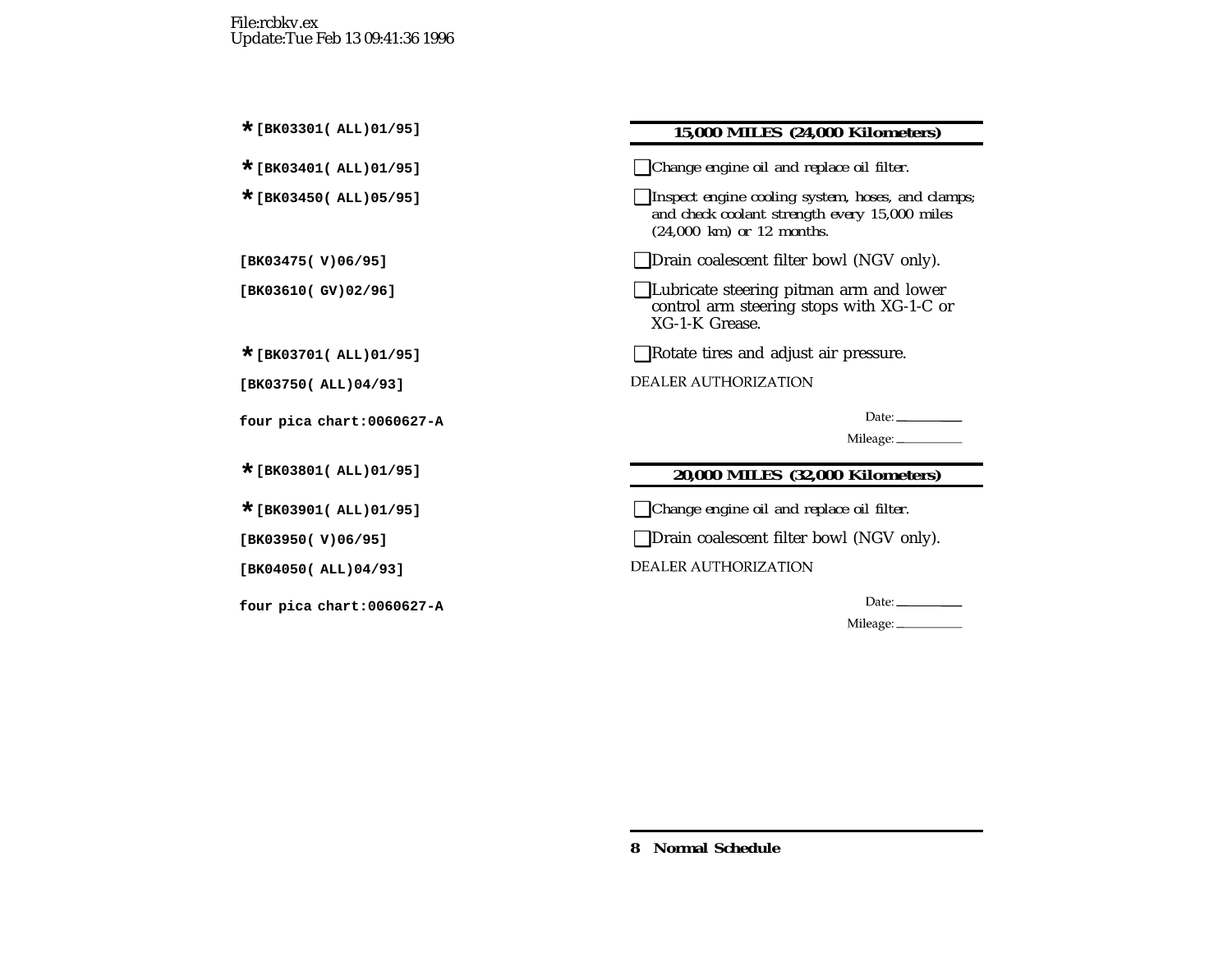### **\*[BK04101( ALL)01/95] 25,000 MILES (40,000 Kilometers)**

**\*[BK04201( ALL)01/95]** ❑*Change engine oil and replace oil filter.*

**[BK04325( V)06/95]** ❑Drain coalescent filter bowl (NGV only).

**[BK04350( V)06/95]** ❑Replace fuel filter element and housing O-ring seal (NGV only).

**■Rotate tires and adjust air pressure.** 

| DEALER AUTHORIZATION |  |
|----------------------|--|
|                      |  |

Date:  $\frac{1}{\sqrt{1-\frac{1}{2}}}\frac{1}{\sqrt{1-\frac{1}{2}}}\frac{1}{\sqrt{1-\frac{1}{2}}}\frac{1}{\sqrt{1-\frac{1}{2}}}\frac{1}{\sqrt{1-\frac{1}{2}}}\frac{1}{\sqrt{1-\frac{1}{2}}}\frac{1}{\sqrt{1-\frac{1}{2}}}\frac{1}{\sqrt{1-\frac{1}{2}}}\frac{1}{\sqrt{1-\frac{1}{2}}}\frac{1}{\sqrt{1-\frac{1}{2}}}\frac{1}{\sqrt{1-\frac{1}{2}}}\frac{1}{\sqrt{1-\frac{1}{2}}}\frac{1}{\sqrt{1-\frac{1}{2}}}\frac{1}{\$ 

Mileage: \_\_\_\_\_\_\_\_\_\_\_

## **\*[BK04501( ALL)01/95] 30,000 MILES (48,000 Kilometers)**

**\*[BK04601( ALL)01/95]** ❑*Change engine oil and replace oil filter.*

**[BK04605( V)06/95]** ❑*Replace spark plugs (NGV only).*

**\*[BK05101( ALL)01/95]** ❑*Replace air cleaner filter.*

**\*[BK05307( ALL)05/95]** ❑*Inspect engine cooling system, hoses, and clamps; and check coolant strength every 15,000 miles (24,000 km) or 12 months.*

**\*[BK05403( ALL)01/95]** ❑Change automatic transmission fluid.

**[BK05404( V)06/95]** ❑Drain coalescent filter bowl (NGV only).

**■**Inspect exhaust heat shield(s).

**\*[BK05410( GV)05/95]** ❑Inspect front and rear brakes. (1)

**[BK05650( GV)02/96]** ❑Lubricate steering pitman arm and lower control arm steering stops with XG-1-C or XG-1-K Grease.

**DEALER AUTHORIZATION** 

Date:  $\_\_$ 

Mileage: \_\_\_\_\_\_\_\_\_\_\_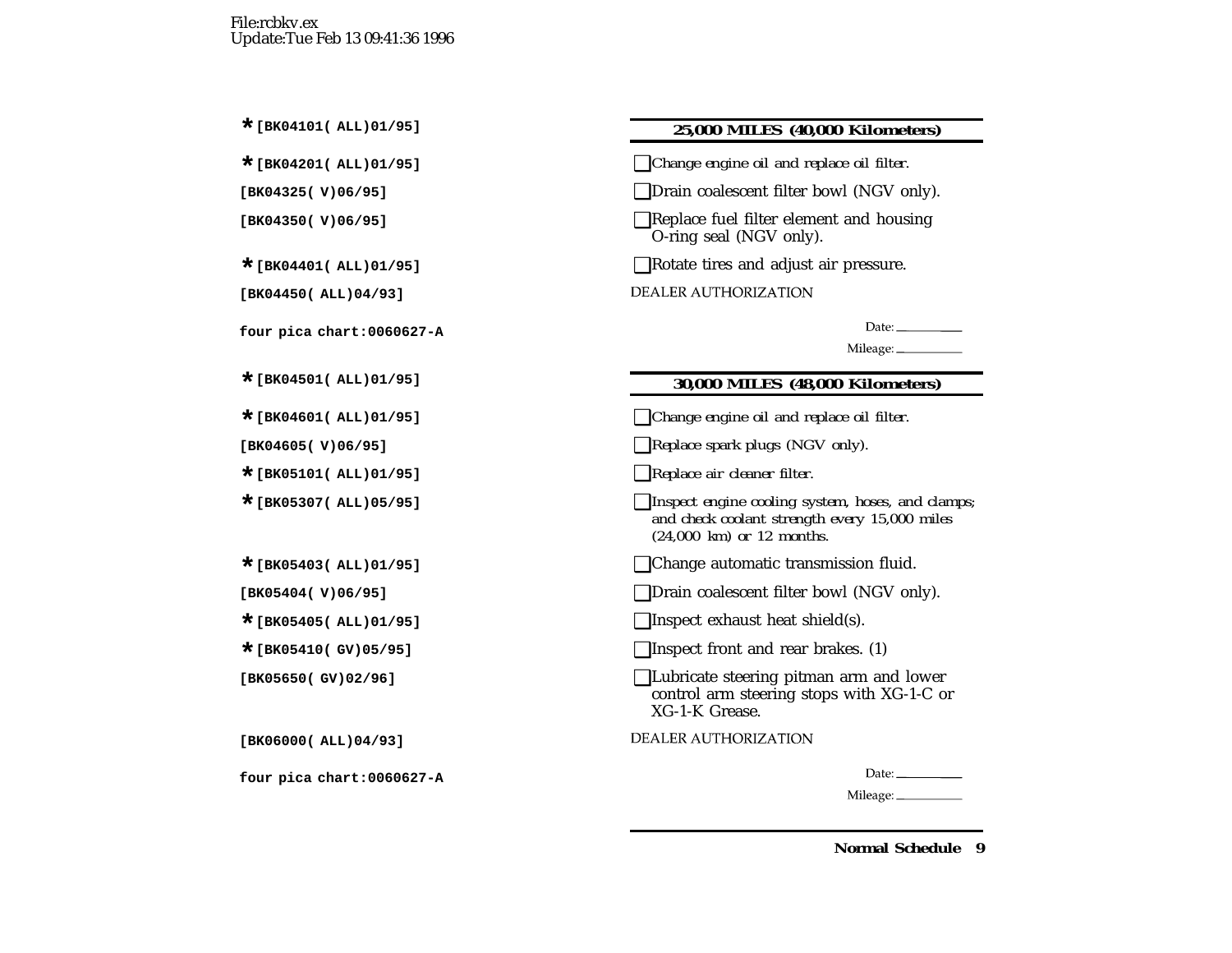### **\*[BK06501( ALL)01/95] 35,000 MILES (56,000 Kilometers)**

**\*[BK06601( ALL)01/95]** ❑*Change engine oil and replace oil filter.*

**[BK06650( V)06/95]** ❑Drain coalescent filter bowl (NGV only).

■Rotate tires and adjust air pressure.

**DEALER AUTHORIZATION** 

Date:  $\frac{1}{\sqrt{1-\frac{1}{2}}\sqrt{1-\frac{1}{2}}\sqrt{1-\frac{1}{2}}\sqrt{1-\frac{1}{2}}\sqrt{1-\frac{1}{2}}\sqrt{1-\frac{1}{2}}\sqrt{1-\frac{1}{2}}\sqrt{1-\frac{1}{2}}\sqrt{1-\frac{1}{2}}\sqrt{1-\frac{1}{2}}\sqrt{1-\frac{1}{2}}\sqrt{1-\frac{1}{2}}\sqrt{1-\frac{1}{2}}\sqrt{1-\frac{1}{2}}\sqrt{1-\frac{1}{2}}\sqrt{1-\frac{1}{2}}\sqrt{1-\frac{1}{2}}\sqrt{1-\frac{1}{2}}\sqrt{1-\frac{1}{2}}$ 

Mileage: \_\_\_\_\_\_\_\_\_\_\_

## **\*[BK06901( ALL)01/95] 40,000 MILES (64,000 Kilometers)**

**\*[BK07001( ALL)01/95]** ❑*Change engine oil and replace oil filter.*

**[BK07050( V)06/95]** ❑Drain coalescent filter bowl (NGV only).

**DEALER AUTHORIZATION** 

Date:  $\frac{1}{\sqrt{1-\frac{1}{2}}\cdot\frac{1}{2}}$ 

Mileage: \_\_\_\_\_\_\_\_\_\_\_

## **\*[BK07201( ALL)01/95] 45,000 MILES (72,000 Kilometers)**

**\*[BK07301( ALL)01/95]** ❑*Change engine oil and replace oil filter.*

**\*[BK07350( ALL)05/95]** ❑*Inspect engine cooling system, hoses, and clamps; and check coolant strength every 15,000 miles (24,000 km) or 12 months.*

**□Drain coalescent filter bowl (NGV only).** 

**[BK07450( GV)02/96]** ❑Lubricate steering pitman arm and lower control arm steering stops with XG-1-C or XG-1-K Grease.

**■Rotate tires and adjust air pressure.** 

**DEALER AUTHORIZATION** 

Date:  $\_\_$ 

Mileage: \_\_\_\_\_\_\_\_\_\_\_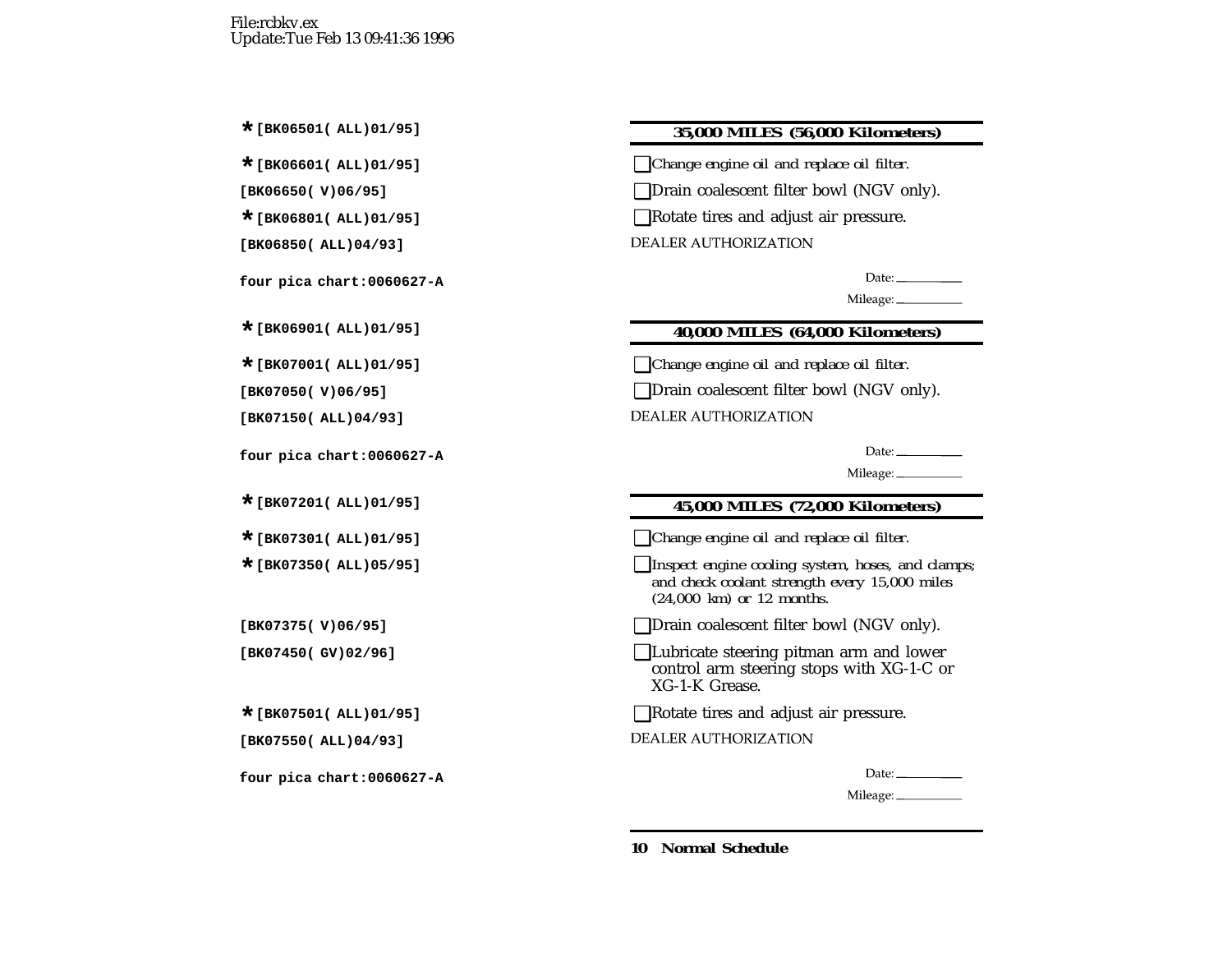## **\*[BK07601( ALL)01/95] 50,000 MILES (80,000 Kilometers)**

**\*[BK07701( ALL)01/95]** ❑*Change engine oil and replace oil filter.*

**\*[BK07750( ALL)01/95]** ❑*Change engine coolant initially at 50,000 miles (80,000 km) or 48 months. Thereafter, change engine coolant every 30,000 miles (48,000 km) or 36 months.*

**[BK07810( V)06/95]** ❑Drain coalescent filter bowl (NGV only).

**[BK07825( V)06/95]** ❑Replace fuel filter element and housing O-ring seal (NGV only).

**DEALER AUTHORIZATION** 

Date:  $\_\_$ 

Mileage: \_\_\_\_\_\_\_\_\_\_\_

## **\*[BK07901( ALL)01/95] 55,000 MILES (88,000 Kilometers)**

**\*[BK08001( ALL)01/95]** ❑*Change engine oil and replace oil filter.*

**□Drain coalescent filter bowl (NGV only).** 

■Rotate tires and adjust air pressure.

**DEALER AUTHORIZATION** 

Date:\_\_\_\_\_\_\_\_\_\_\_\_

Mileage: \_\_\_\_\_\_\_\_\_\_\_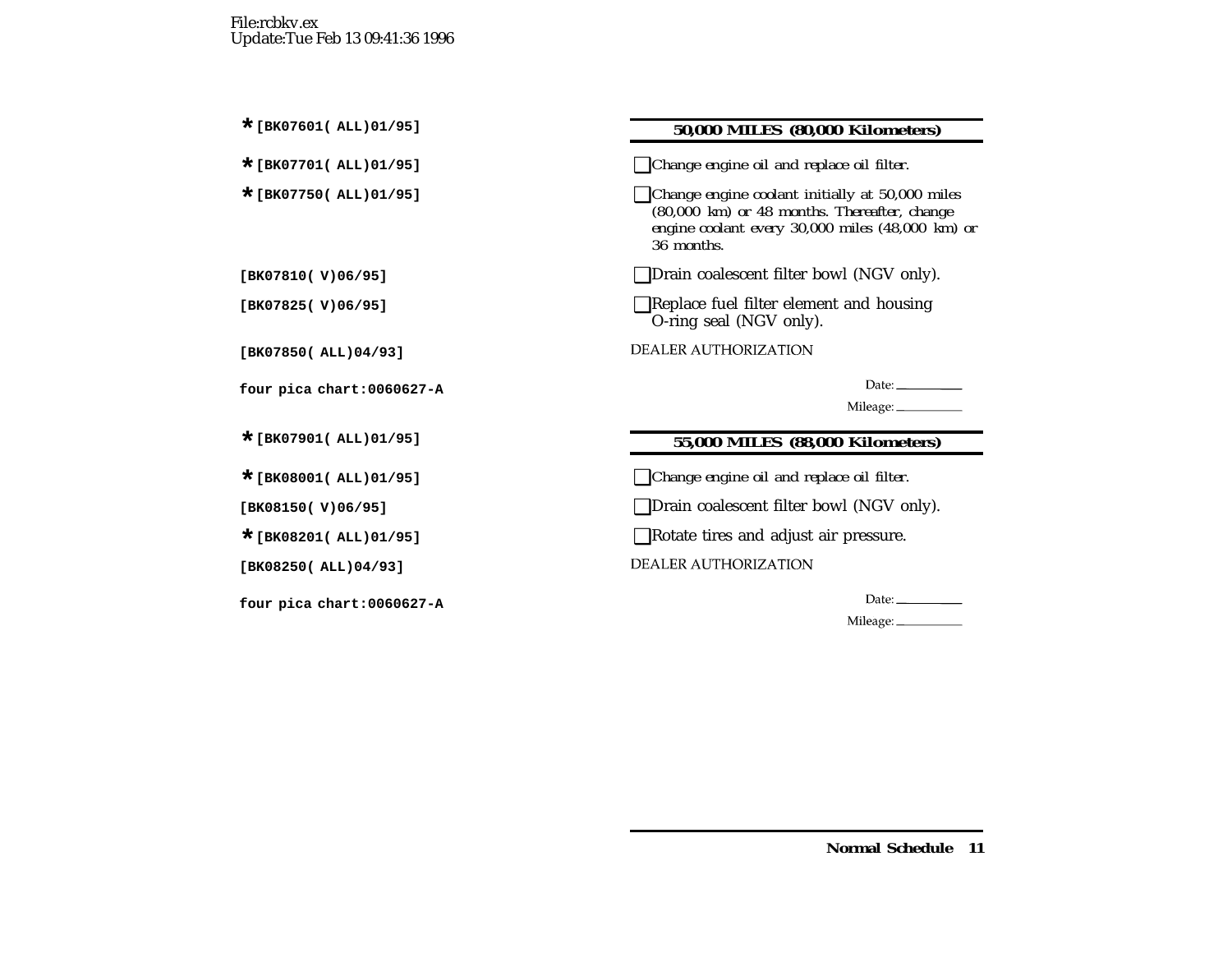#### **\*[BK08301( ALL)06/95] 60,000 MILES (96,000 Kilometers)**

**\*[BK08401( ALL)01/95]** ❑*Change engine oil and replace oil filter.*

**[BK08405( V)06/95]** ❑*Replace spark plugs (NGV only).*

**\*[BK08705( BCGV)06/95]** ❑*Inspect accessory drive belt(s).*

**\*[BK08801( ALL)01/95]** ❑*Replace air cleaner filter.*

**\*[BK09050( ALL)06/95]** ❑*Replace PCV valve. (2)*

**\*[BK09203( ALL)05/95]** ❑*Inspect engine cooling system, hoses, and clamps; and check coolant strength every 15,000 miles (24,000 km) or 12 months.*

**\*[BK09350( ALL)01/95]** ❑Change automatic transmission fluid.

**[BK09375( V)06/95]** ❑Drain coalescent filter bowl (NGV only).

**\*[BK09401( ALL)01/95]** ❑Inspect exhaust heat shield(s).

**■**Inspect front and rear brakes. (1)

**[BK09650( GV)02/96]** ❑Lubricate steering pitman arm and lower control arm steering stops with XG-1-C or XG-1-K Grease.

**DEALER AUTHORIZATION** 

Date:  $\_\_$ 

Mileage: \_\_\_\_\_\_\_\_\_\_\_

#### **\*[BK10101( ALL)01/95] 65,000 MILES (104,000 Kilometers)**

**\*[BK10201( ALL)01/95]** ❑*Change engine oil and replace oil filter.*

**□Drain coalescent filter bowl (NGV only).** 

**Example 12** Rotate tires and adjust air pressure.

**DEALER AUTHORIZATION** 

Date:  $\_\_$ 

Mileage: \_\_\_\_\_\_\_\_\_\_\_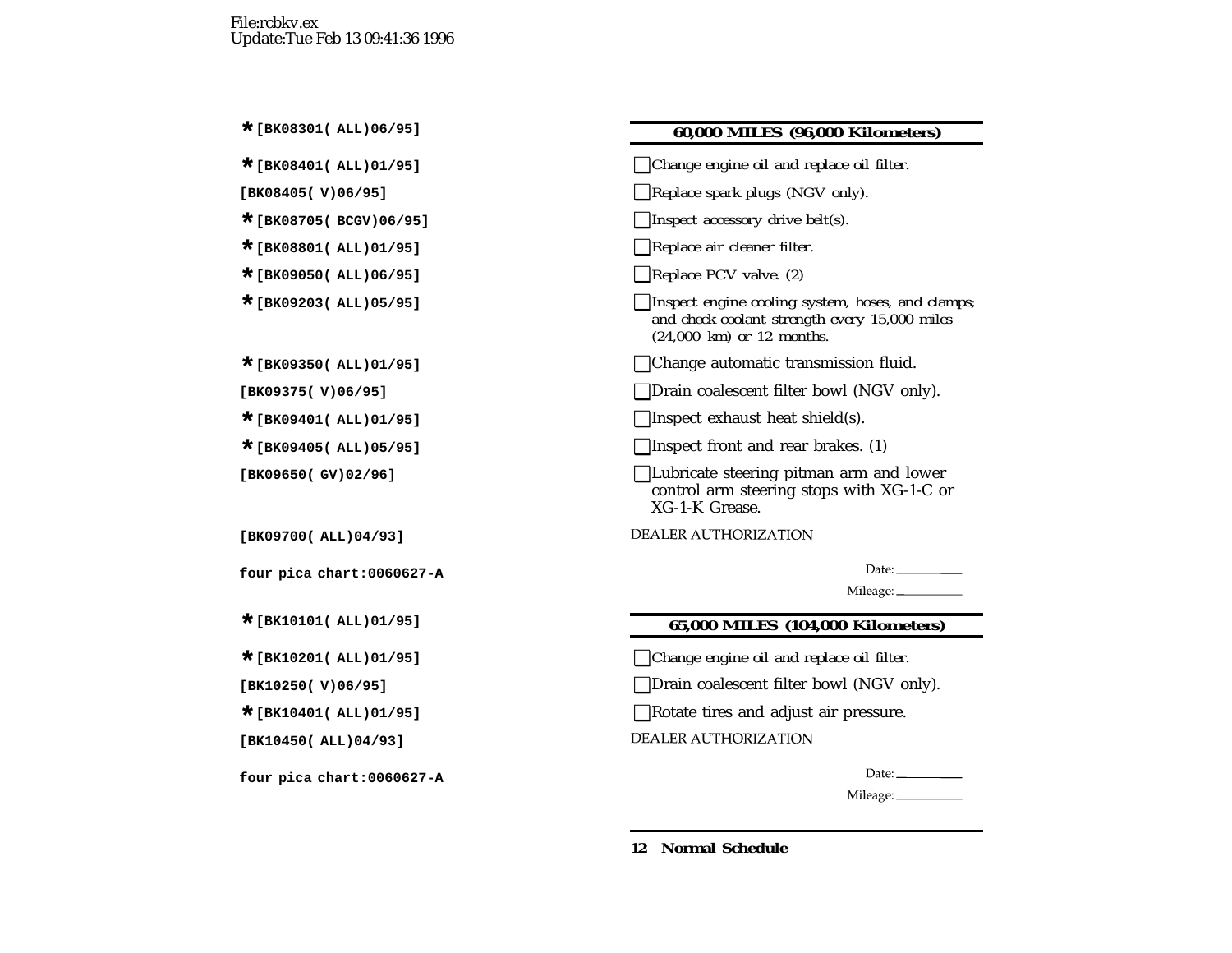## **\*[BK10501( ALL)01/95] 70,000 MILES (112,000 Kilometers)**

**\*[BK10601( ALL)01/95]** ❑*Change engine oil and replace oil filter.*

**[BK10650( V)06/95]** ❑Drain coalescent filter bowl (NGV only).

**DEALER AUTHORIZATION** 

Date:  $\_\_$ 

Mileage: \_\_\_\_\_\_\_\_\_\_

## **\*[BK10801( ALL)01/95] 75,000 MILES (120,000 Kilometers)**

- **\*[BK10901( ALL)01/95]** ❑*Change engine oil and replace oil filter.*
- **\*[BK10950( ALL)05/95]** ❑*Inspect engine cooling system, hoses, and clamps; and check coolant strength every 15,000 miles (24,000 km) or 12 months.*
- **[BK10975( V)06/95]** ❑Drain coalescent filter bowl (NGV only).
- **[BK11003( V)06/95]** ❑Replace fuel filter element and housing O-ring seal (NGV only).
- **[BK11010( GV)02/96]** ❑Lubricate steering pitman arm and lower control arm steering stops with XG-1-C or XG-1-K Grease.
- ■Rotate tires and adjust air pressure.
- **DEALER AUTHORIZATION**

| Llate: |  |
|--------|--|
|--------|--|

Mileage: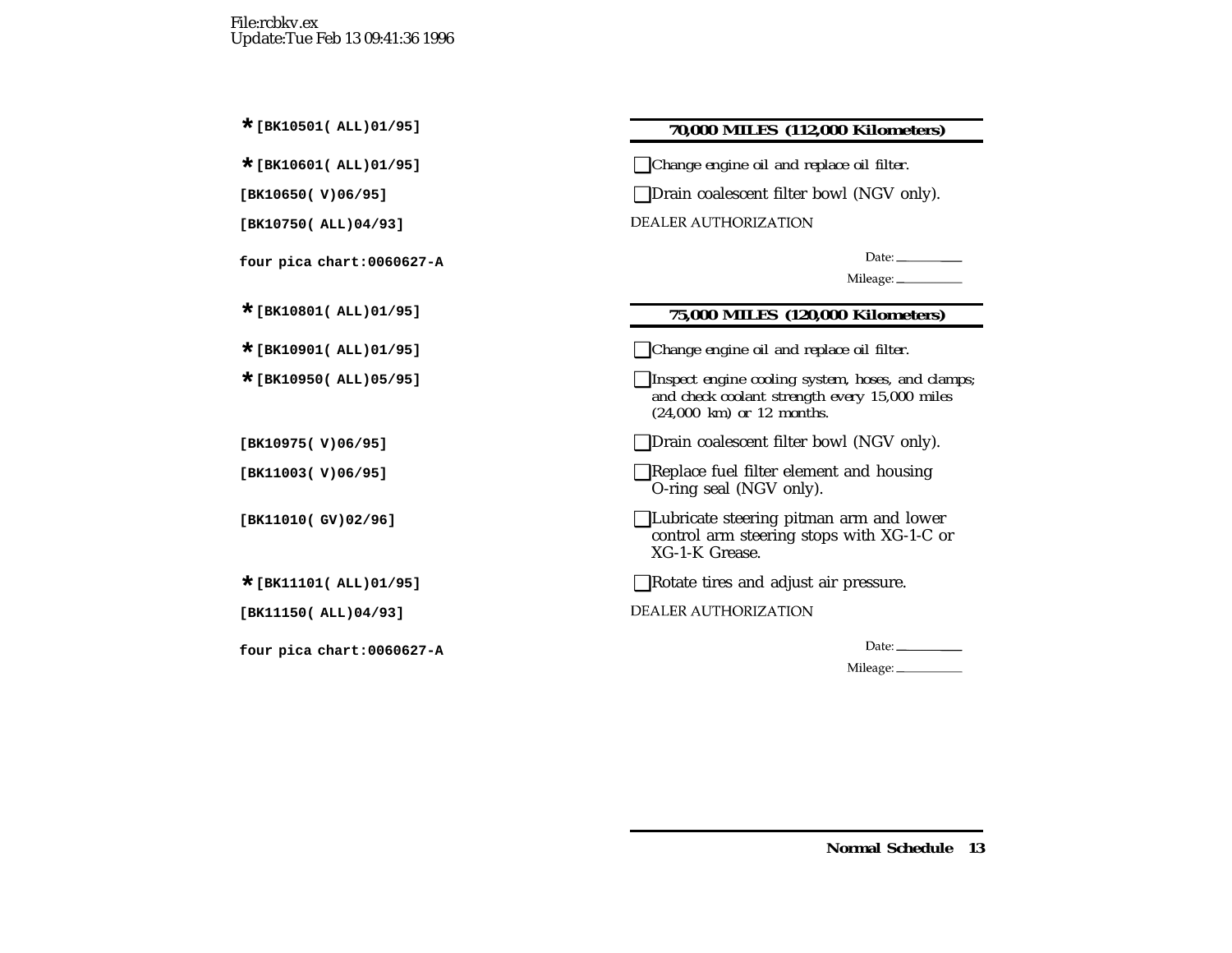## **\*[BK11201( ALL)01/95] 80,000 MILES (128,000 Kilometers)**

**\*[BK11301( ALL)01/95]** ❑*Change engine oil and replace oil filter.*

**\*[BK11350( ALL)05/95]** ❑*Change engine coolant every 30,000 miles (48,000 km) or 36 months.*

**[BK11375( V)06/95]** ❑Drain coalescent filter bowl (NGV only).

**DEALER AUTHORIZATION** 

Date:\_\_\_\_\_\_\_\_\_\_\_\_

Mileage:

## **\*[BK11501( ALL)01/95] 85,000 MILES (136,000 Kilometers)**

**\*[BK11601( ALL)01/95]** ❑*Change engine oil and replace oil filter.*

**[BK11750( V)06/95]** ❑Drain coalescent filter bowl (NGV only).

■Rotate tires and adjust air pressure.

**DEALER AUTHORIZATION** 

Date:  $\_\_$ 

Mileage: \_\_\_\_\_\_\_\_\_\_\_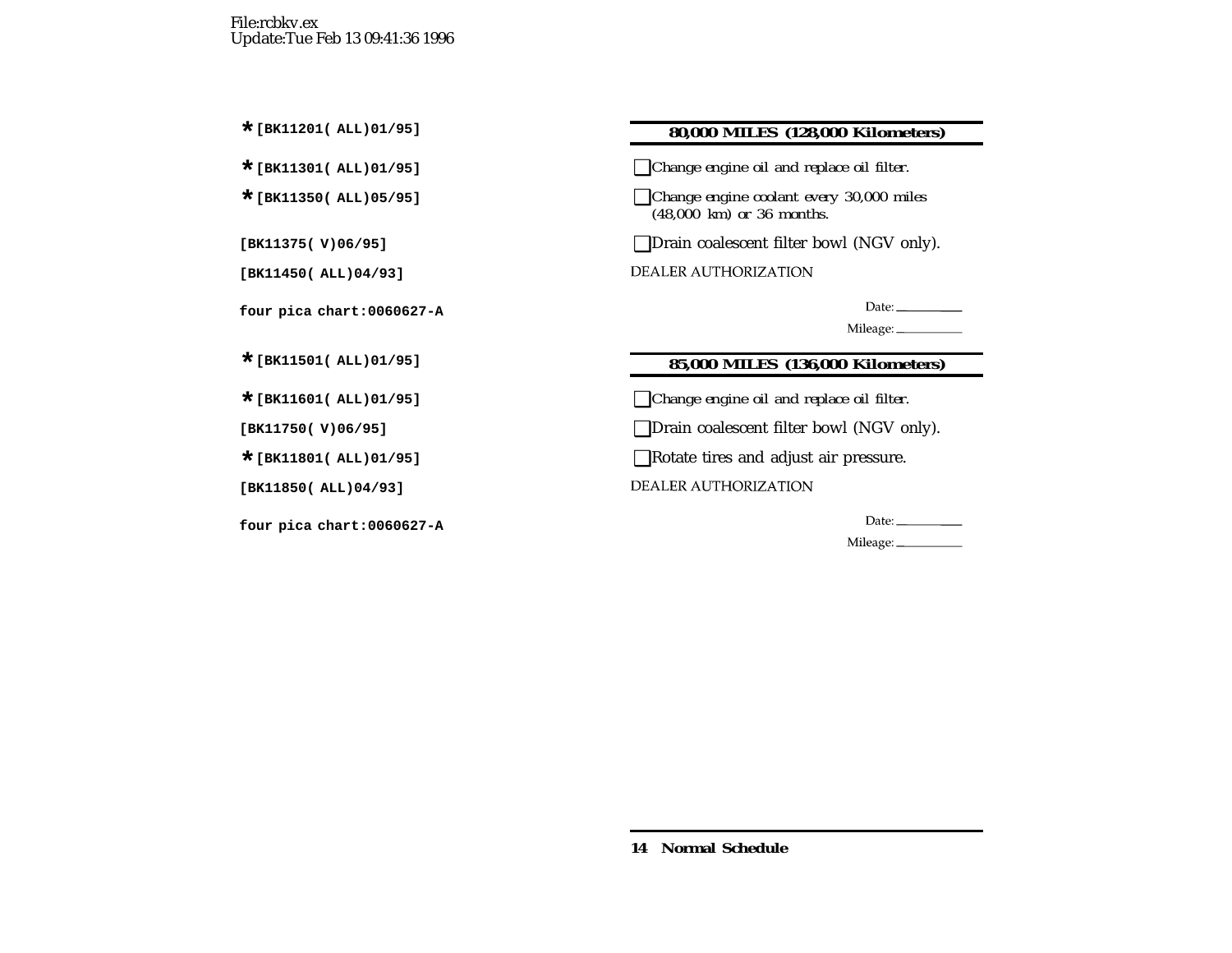#### **\*[BK11901( ALL)01/95] 90,000 MILES (144,000 Kilometers)**

**\*[BK12001( ALL)01/95]** ❑*Change engine oil and replace oil filter.*

**[BK12005( V)06/95]** ❑*Replace spark plugs (NGV only).*

- **\*[BK12401( BCGV)06/95]** ❑*Inspect accessory drive belt(s).*
- **\*[BK12501( ALL)01/95]** ❑*Replace air cleaner filter.*
- **\*[BK12803( ALL)05/95]** ❑*Inspect engine cooling system, hoses, and clamps; and check coolant strength every 15,000 miles (24,000 km) or 12 months.*
- Change automatic transmission fluid.

**[BK12975( V)06/95]** ❑Drain coalescent filter bowl (NGV only).

**\*[BK13001( ALL)01/95]** ❑Inspect exhaust heat shield(s).

**■**Inspect front and rear brakes. (1)

**[BK13201( GV)03/93]** ❑Lubricate suspension.

**[BK13400( GV)02/96]** ❑Lubricate steering pitman arm and lower control arm steering stops with XG-1-C or XG-1-K Grease.

**DEALER AUTHORIZATION** 

Date:  $\_\_$ 

Mileage: \_\_\_\_\_\_\_\_\_\_\_

#### **\*[BK14001( ALL)01/95] 95,000 MILES (152,000 Kilometers)**

**\*[BK14101( ALL)01/95]** ❑*Change engine oil and replace oil filter.*

**□Drain coalescent filter bowl (NGV only).** 

**Example 12** Rotate tires and adjust air pressure.

**DEALER AUTHORIZATION** 

Date:  $\_\_$ 

Mileage: \_\_\_\_\_\_\_\_\_\_\_\_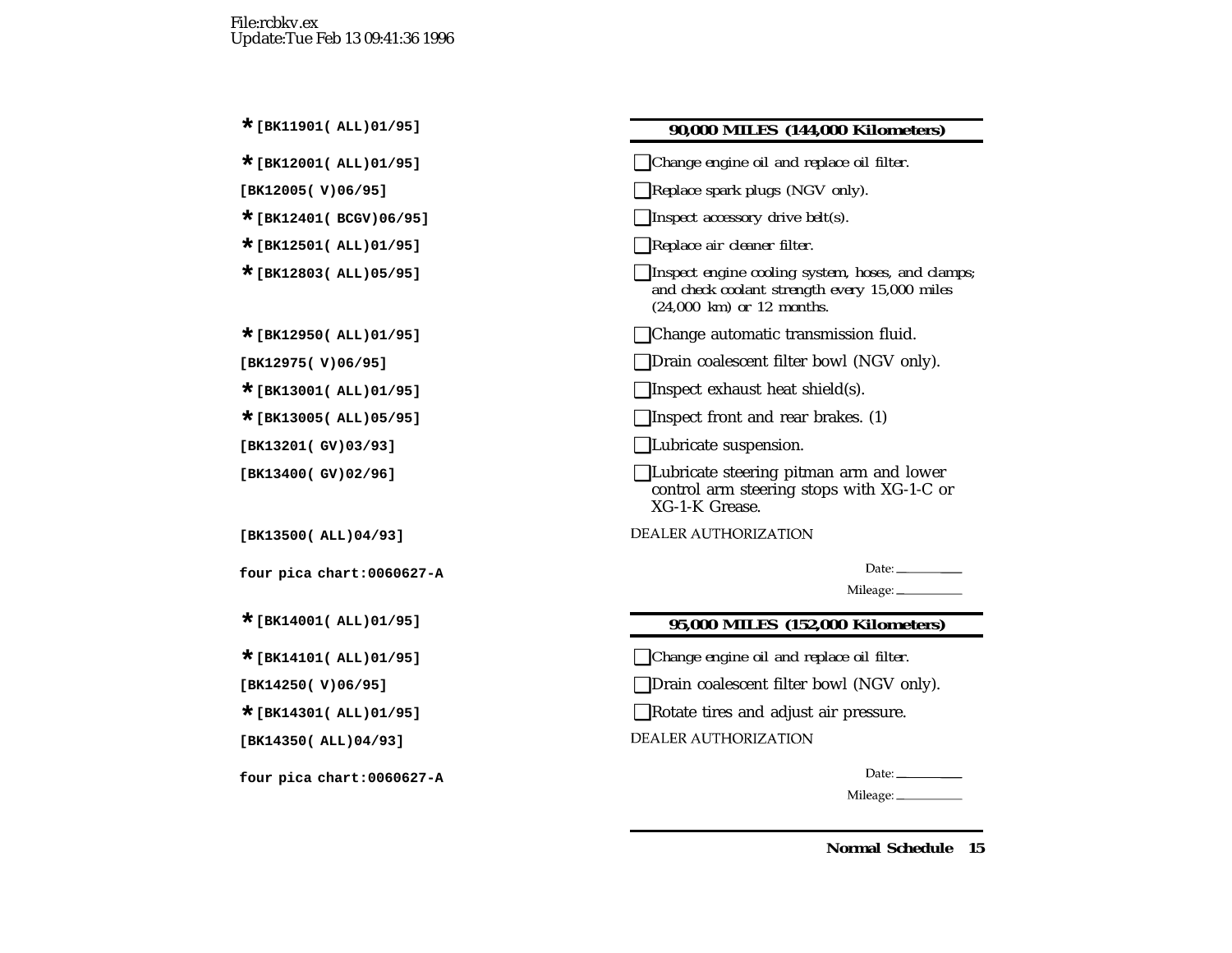## **\*[BK14401( ALL)01/95] 100,000 MILES (160,000 Kilometers)**

**\*[BK14501( ALL)01/95]** ❑*Change engine oil and replace oil filter.*

**\*[BK14525( ALL)05/95]** ❑*Replace spark plugs (except NGV).*

**[BK14530( V)06/95]** ❑Drain coalescent filter bowl (NGV only).

**[BK14550( V)06/95]** ❑Replace fuel filter element and housing O-ring seal (NGV only).

**Exercise EXEC EXEC EXEC** rear axle lubricant.

**DEALER AUTHORIZATION** 

Date:  $\_\_$ 

Mileage: \_\_\_\_\_\_\_\_\_\_\_

## **\*[BK14701( ALL)01/95] 105,000 MILES (168,000 Kilometers)**

**\*[BK14801( ALL)01/95]** ❑*Change engine oil and replace oil filter.*

**\*[BK14850( ALL)05/95]** ❑*Inspect engine cooling system, hoses, and clamps; and check coolant strength every 15,000 miles (24,000 km) or 12 months.*

**[BK14875( V)06/95]** ❑Drain coalescent filter bowl (NGV only).

| $\Box$ Lubricate steering pitman arm and lower |
|------------------------------------------------|
| control arm steering stops with XG-1-C or      |
| XG-1-K Grease.                                 |

■Rotate tires and adjust air pressure.

**DEALER AUTHORIZATION** 

Date:  $\_\_$ 

Mileage: \_\_\_\_\_\_\_\_\_\_\_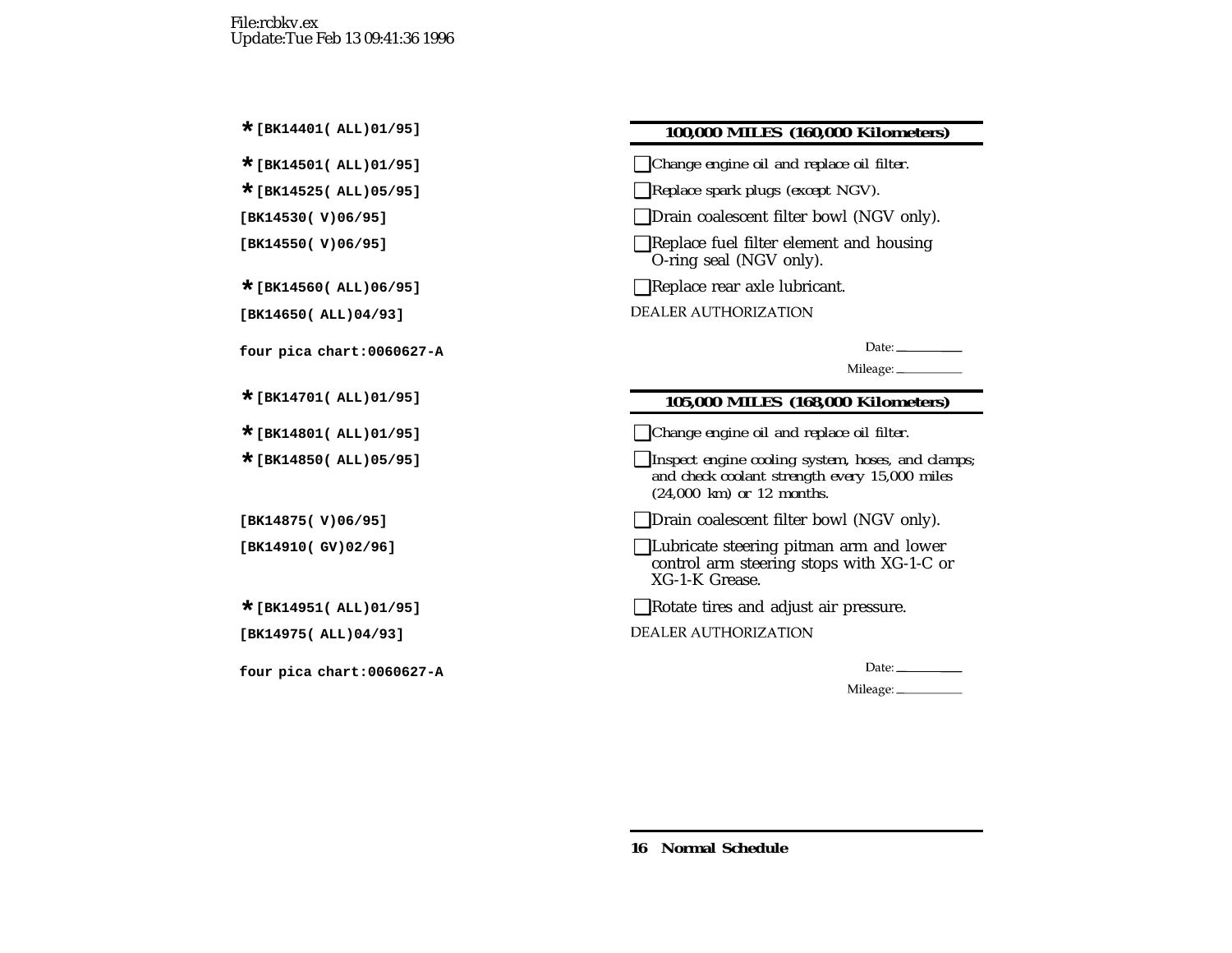## **\*[BK15001( ALL)01/95] 110,000 MILES (176,000 Kilometers)**

**\*[BK15101( ALL)01/95]** ❑*Change engine oil and replace oil filter.*

**\*[BK15150( ALL)05/95]** ❑*Change engine coolant every 30,000 miles (48,000 km) or 36 months.*

**[BK15225( V)06/95]** ❑Drain coalescent filter bowl (NGV only).

**DEALER AUTHORIZATION** 

Date:

Mileage:

## **\*[BK15301( ALL)01/95] 115,000 MILES (184,000 Kilometers)**

**\*[BK15401( ALL)01/95]** ❑*Change engine oil and replace oil filter.*

**[BK15550( V)06/95]** ❑Drain coalescent filter bowl (NGV only).

**\*[BK15601( ALL)01/95]** ❑Rotate tires and adjust air pressure.

**DEALER AUTHORIZATION** 

Mileage: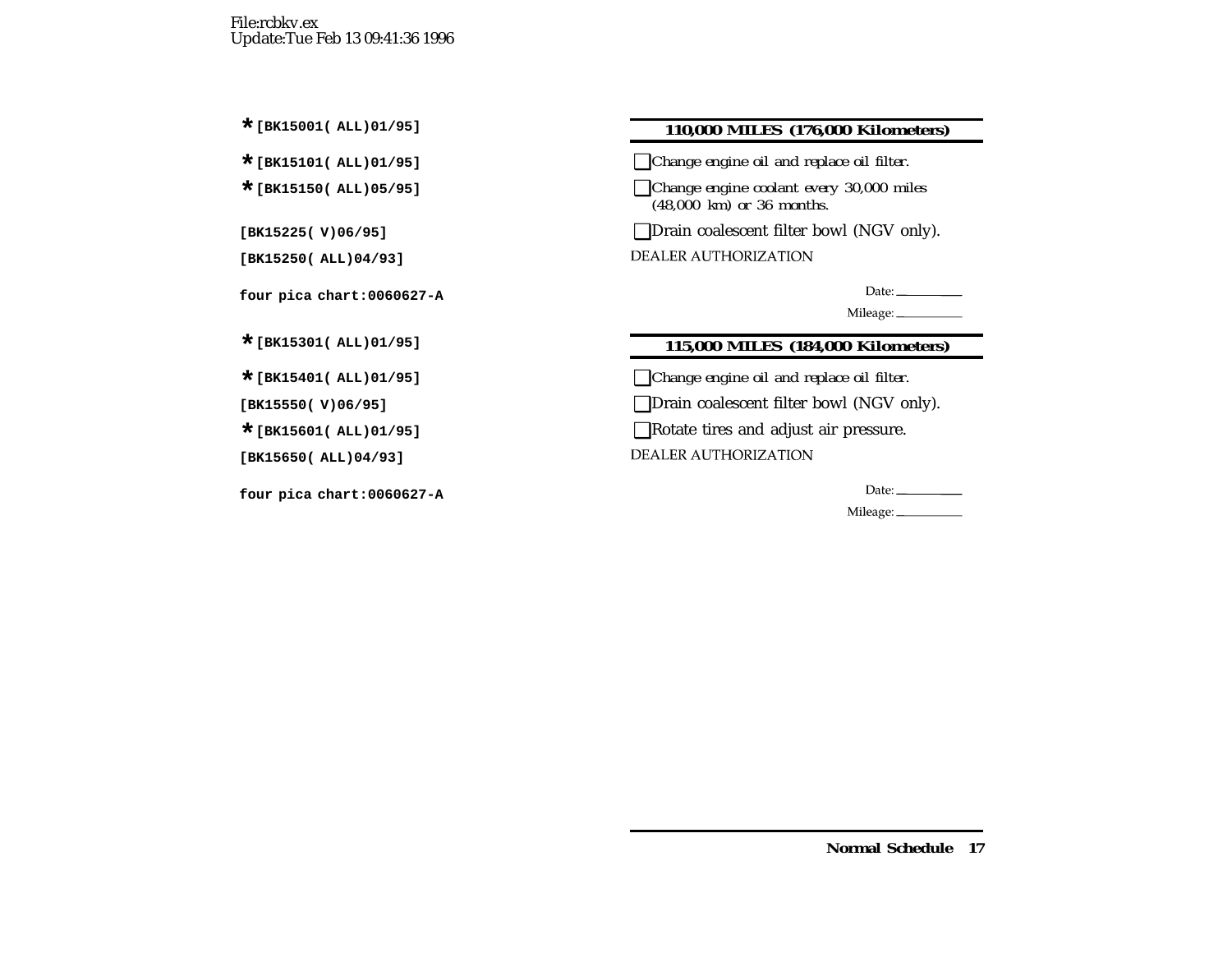### **\*[BK15701( ALL)01/95] 120,000 MILES (192,000 Kilometers)**

- **\*[BK15801( ALL)01/95]** ❑*Change engine oil and replace oil filter.*
- **[BK15805( V)06/95]** ❑*Replace spark plugs (NGV only).*
- **\*[BK16101( BCGV)06/95]** ❑*Inspect accessory drive belt(s).*
- **\*[BK16201( ALL)01/95]** ❑*Replace air cleaner filter.*
- **\*[BK16405( ALL)06/95]** ❑*Replace PCV valve.*
- **\*[BK16650( ALL)05/95]** ❑*Inspect engine cooling system, hoses, and clamps; and check coolant strength every 15,000 miles (24,000 km) or 12 months.*
- **\*[BK16850( ALL)01/95]** ❑Change automatic transmission fluid.
- **[BK16875( V)06/95]** ❑Drain coalescent filter bowl (NGV only).
- **□Inspect exhaust heat shield(s).**
- **\*[BK16905( ALL)05/95]** ❑Inspect front and rear brakes. (1)
- **[BK17410( GV)02/96]** ❑Lubricate steering pitman arm and lower control arm steering stops with XG-1-C or XG-1-K Grease.

**DEALER AUTHORIZATION** 

Date:  $\frac{1}{\sqrt{1-\frac{1}{2}}\sqrt{1-\frac{1}{2}}\sqrt{1-\frac{1}{2}}\sqrt{1-\frac{1}{2}}}}$ 

Mileage: \_\_\_\_\_\_\_\_\_\_\_\_

- (1) If your driving habits include continuous stop-and-go driving or driving in hilly areas, more frequent intervals may be required.
- (2) At 60,000 miles (96,000 km) your dealer will replace the PCV valve at no cost excep<sup>t</sup> on Canada and California vehicles.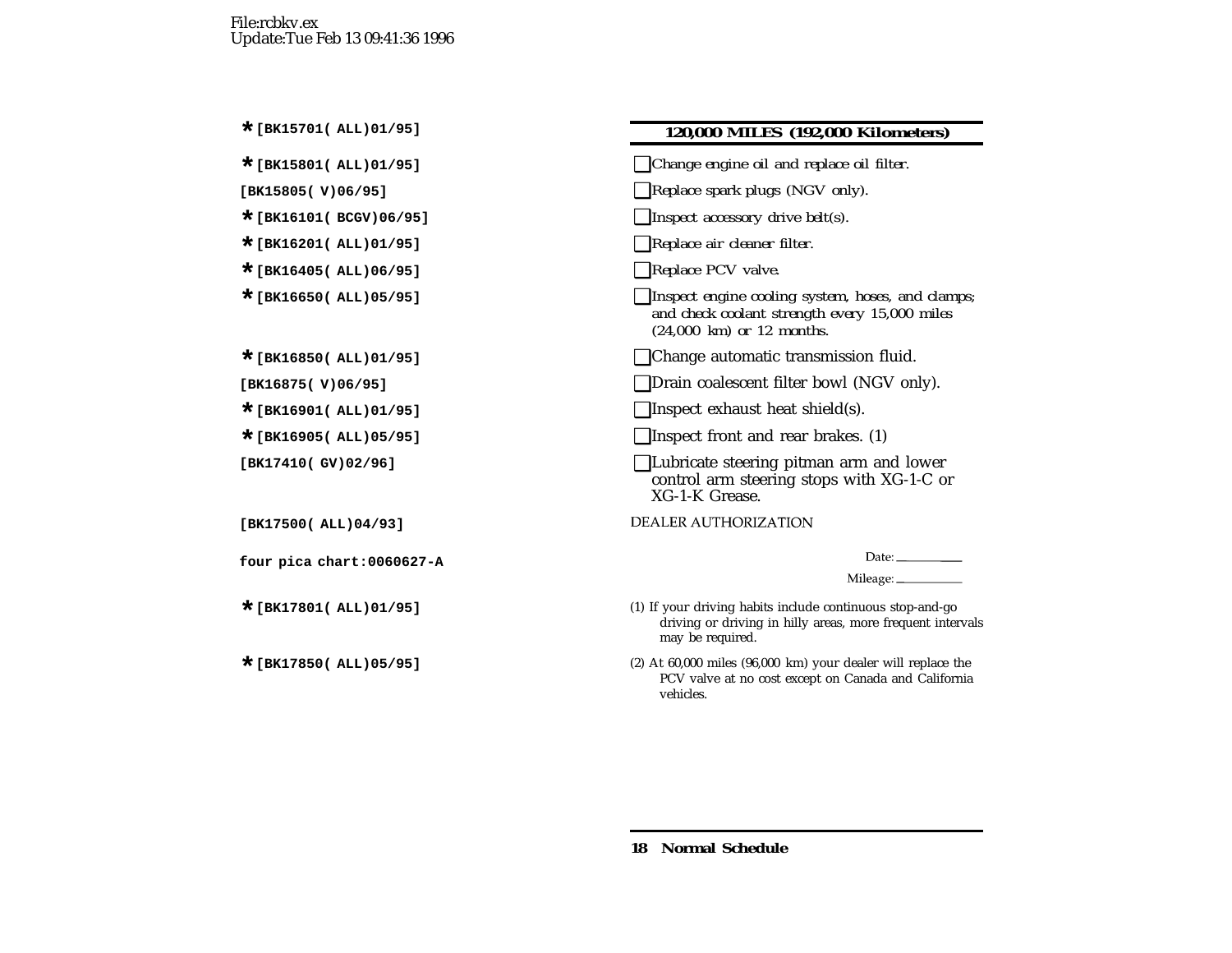# **Severe Duty Schedule**

**\*[BK18101( ALL)01/95]** *NOTE: Items for Emission Control Service are shown in this type and style.*

For items marked with a number in parentheses such as (1), see footnote at the end of this section.

- **\*[BK18301( ALL)05/93] NOTE: The Severe Duty Schedule provides maintenance intervals for replacing your air cleaner filter if you drive in severe dust conditions. However, the conditions you drive in may require even more frequent air cleaner replacement intervals than those shown. Check with your dealer.**
- **[BK18400( ALL)06/95] NOTE: Rear axle lube quantities must be replaced every 100,000 miles (165,000 km) or if the axle has been submerged in water. Otherwise, the lube should not be checked or changed unless <sup>a</sup> leak is suspected or repair required.**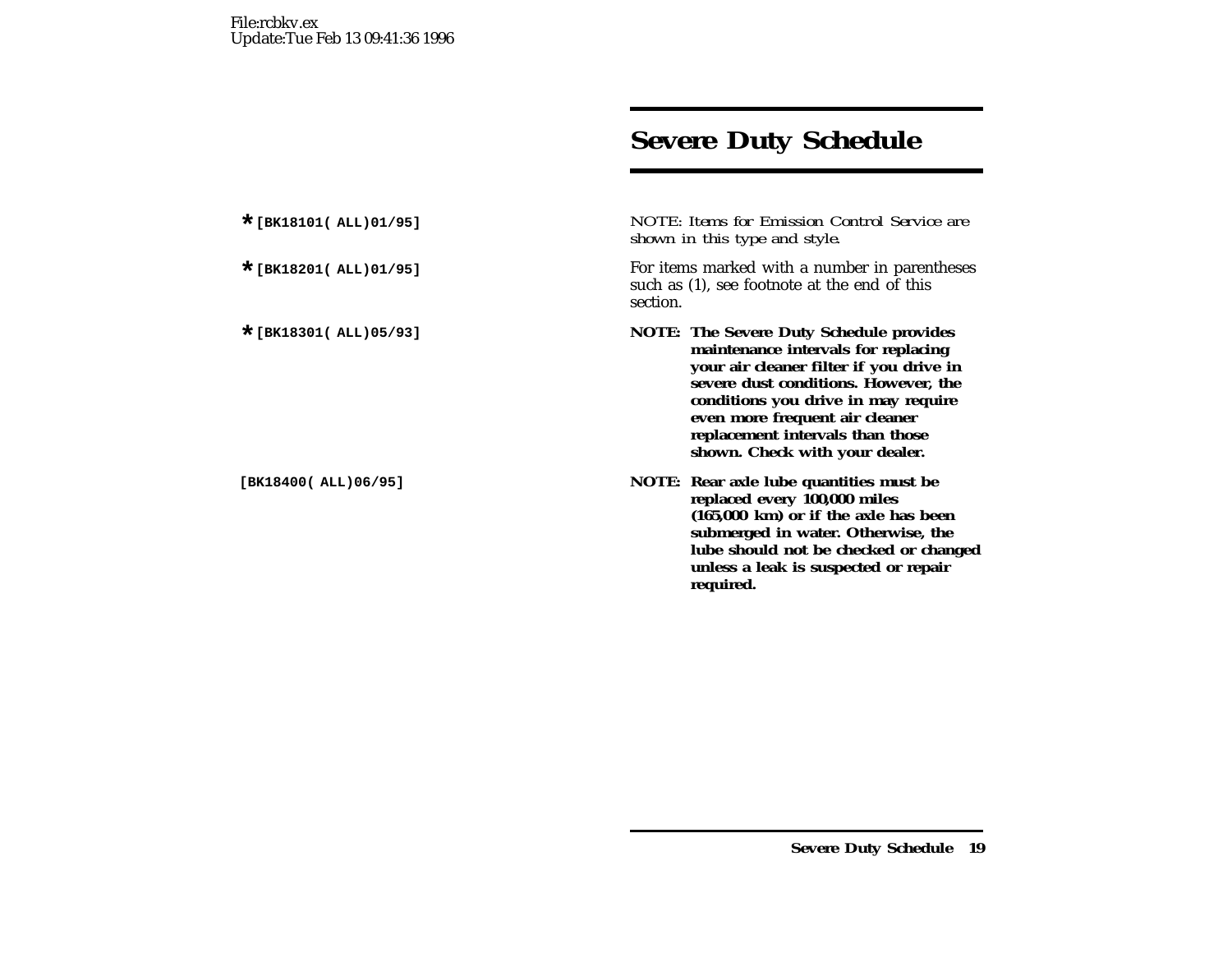

## **\*[BK19201( ALL)01/95] 3,000 MILES (5,000 Kilometers)**

**\*[BK19301( ALL)01/95]** ❑*Change engine oil and replace oil filter.*

**[BK19320( V)06/95]** ❑Drain coalescent filter bowl (NGV only).

**DEALER AUTHORIZATION** 

Date:  $\_\_$ 

Mileage:

## **\*[BK19401( ALL)01/95] 6,000 MILES (10,000 Kilometers)**

**\*[BK19501( ALL)01/95]** ❑*Change engine oil and replace oil filter.*

**[BK19550( V)06/95]** ❑Drain coalescent filter bowl (NGV only).

**\*[BK19701( ALL)01/95]** ❑Rotate tires and adjust air pressure.

**DEALER AUTHORIZATION** 

Date:  $\frac{1}{2}$ 

Mileage: \_\_\_\_\_\_\_\_\_

## **\*[BK19801( ALL)01/95] 9,000 MILES (15,000 Kilometers)**

**\*[BK19901( ALL)01/95]** ❑*Change engine oil and replace oil filter.*

**[BK19920( V)06/95]** ❑Drain coalescent filter bowl (NGV only).

**DEALER AUTHORIZATION** 

Date:  $\_\_$ 

Mileage: \_\_\_\_\_\_\_\_\_\_\_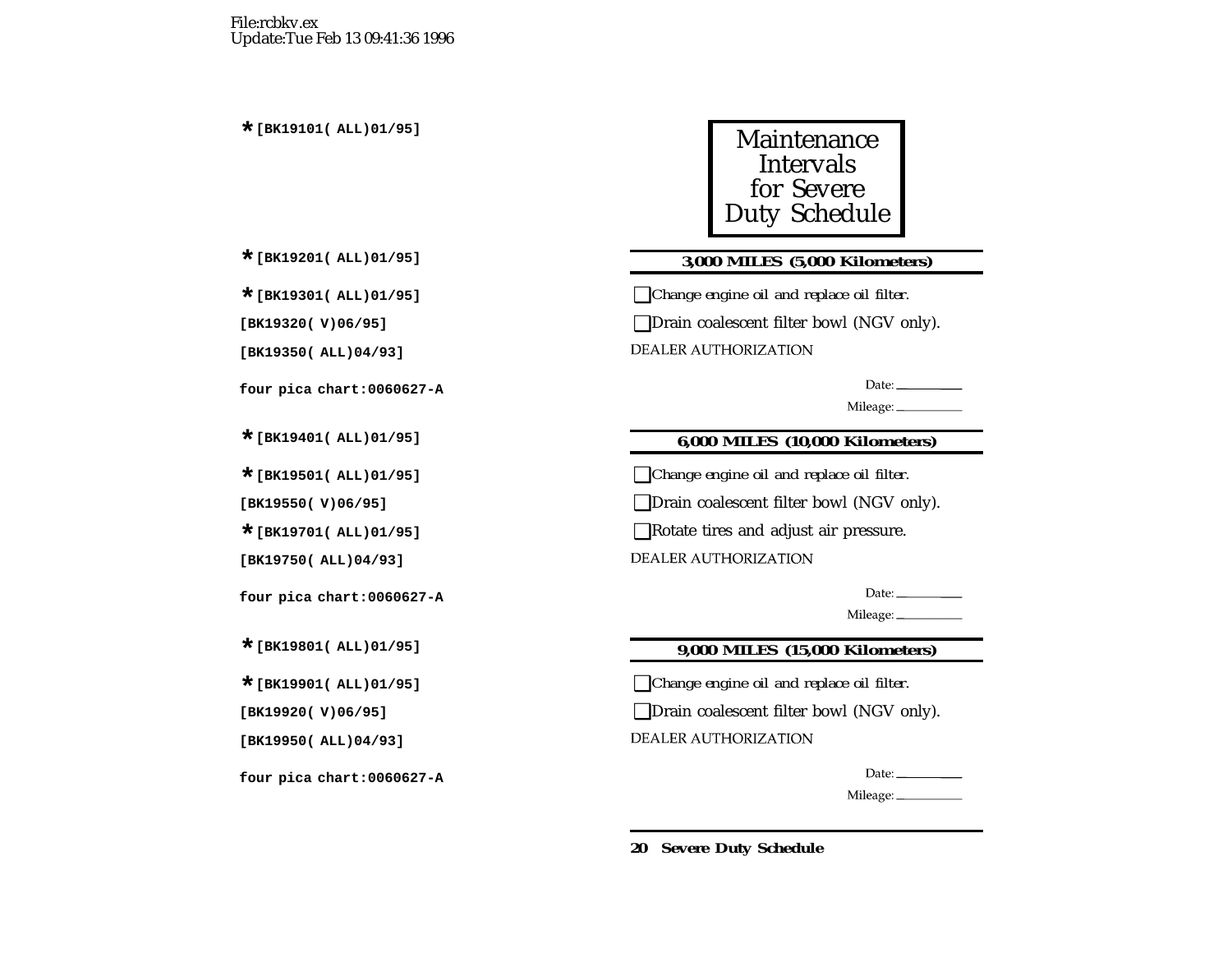#### **\*[BK20001( ALL)01/95] 12,000 MILES (20,000 Kilometers)**

**\*[BK20101( ALL)01/95]** ❑*Change engine oil and replace oil filter.*

**□Drain coalescent filter bowl (NGV only).** 

**DEALER AUTHORIZATION** 

Date:  $\_\_$ 

## **\*[BK20301( ALL)01/95] 15,000 MILES (25,000 Kilometers)**

**\*[BK20401( ALL)01/95]** ❑*Change engine oil and replace oil filter.*

**\*[BK20403( ALL)05/95]** ❑*Inspect engine cooling system, hoses, and clamps; and check coolant strength every 15,000 miles (25,000 km) or 12 months.*

**□Drain coalescent filter bowl (NGV only).** 

**[BK20450( GV)02/96]** ❑Lubricate steering pitman arm and lower control arm steering stops with XG-1-C or XG-1-K Grease.

■Rotate tires and adjust air pressure.

DEALER AUTHORIZATION

Date:  $\frac{1}{\sqrt{1-\frac{1}{2}}\cdot\frac{1}{2}}$ 

Mileage: \_\_\_\_\_\_\_\_\_\_\_

## **\*[BK20601( ALL)01/95] 18,000 MILES (30,000 Kilometers)**

**\*[BK20701( ALL)01/95]** ❑*Change engine oil and replace oil filter.*

**□Drain coalescent filter bowl (NGV only).** 

**DEALER AUTHORIZATION** 

Date:  $\_\_$ 

Mileage: \_\_\_\_\_\_\_\_\_\_\_\_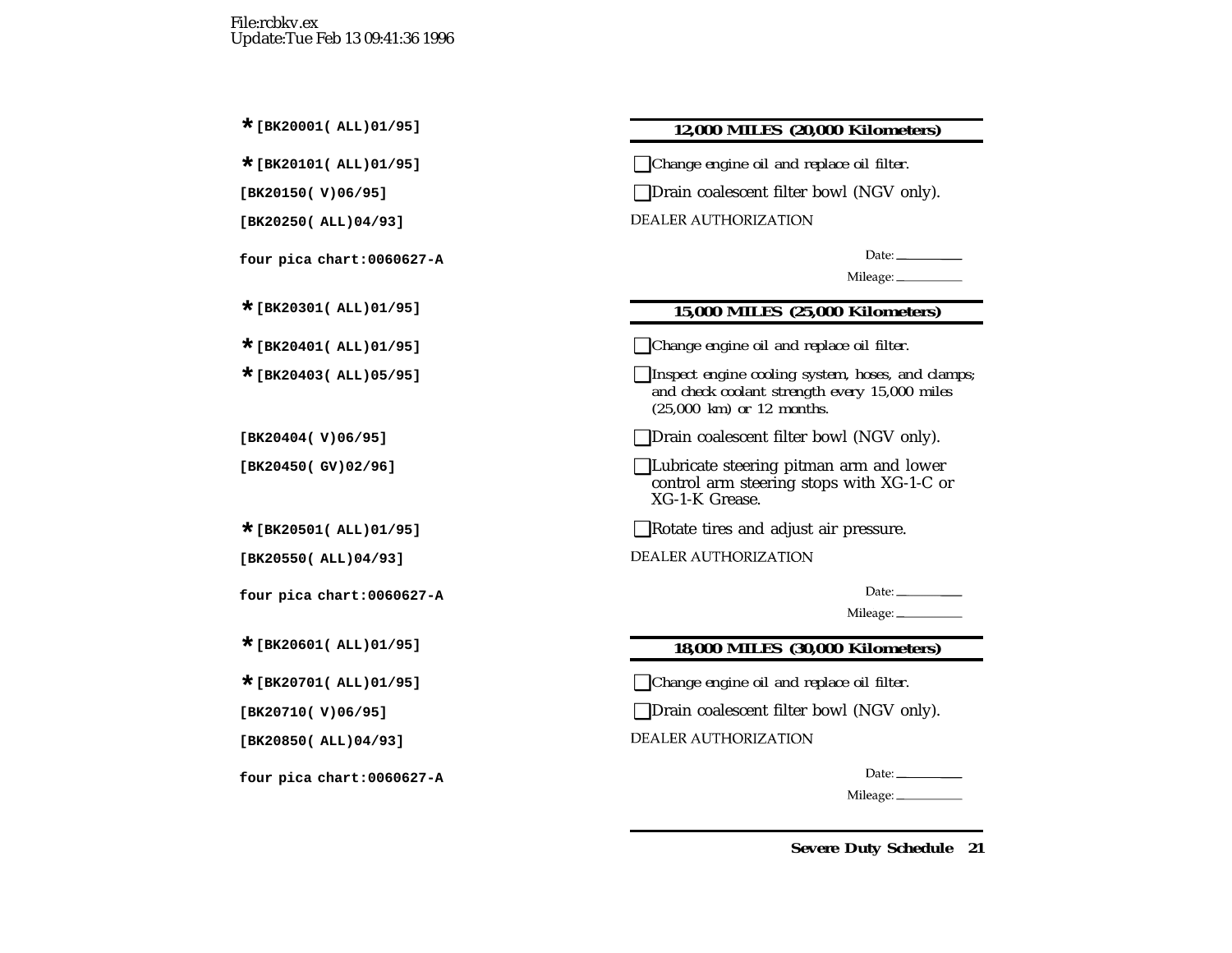## **\*[BK20901( ALL)01/95] 21,000 MILES (35,000 Kilometers)**

**\*[BK21001( ALL)01/95]** ❑*Change engine oil and replace oil filter.*

**\*[BK21025( ALL)01/95]** ❑Change automatic transmission fluid.

**[BK21030( V)06/95]** ❑Drain coalescent filter bowl (NGV only).

**DEALER AUTHORIZATION** 

Date:  $\qquad \qquad$ 

Mileage: \_\_\_\_\_\_\_\_\_\_

## **\*[BK21101( ALL)01/95] 24,000 MILES (40,000 Kilometers)**

**\*[BK21201( ALL)01/95]** ❑*Change engine oil and replace oil filter.*

**[BK21210( V)06/95]** ❑Drain coalescent filter bowl (NGV only).

**[BK21350( V)06/95]** ❑Replace fuel filter element and housing O-ring seal (NGV only).

**\*[BK21401( ALL)01/95]** ❑Rotate tires and adjust air pressure.

**DEALER AUTHORIZATION** 

Mileage:

## **\*[BK21501( ALL)01/95] 27,000 MILES (45,000 Kilometers)**

**\*[BK21601( ALL)01/95]** ❑*Change engine oil and replace oil filter.*

**□Drain coalescent filter bowl (NGV only).** 

DEALER AUTHORIZATION

Date: Mileage: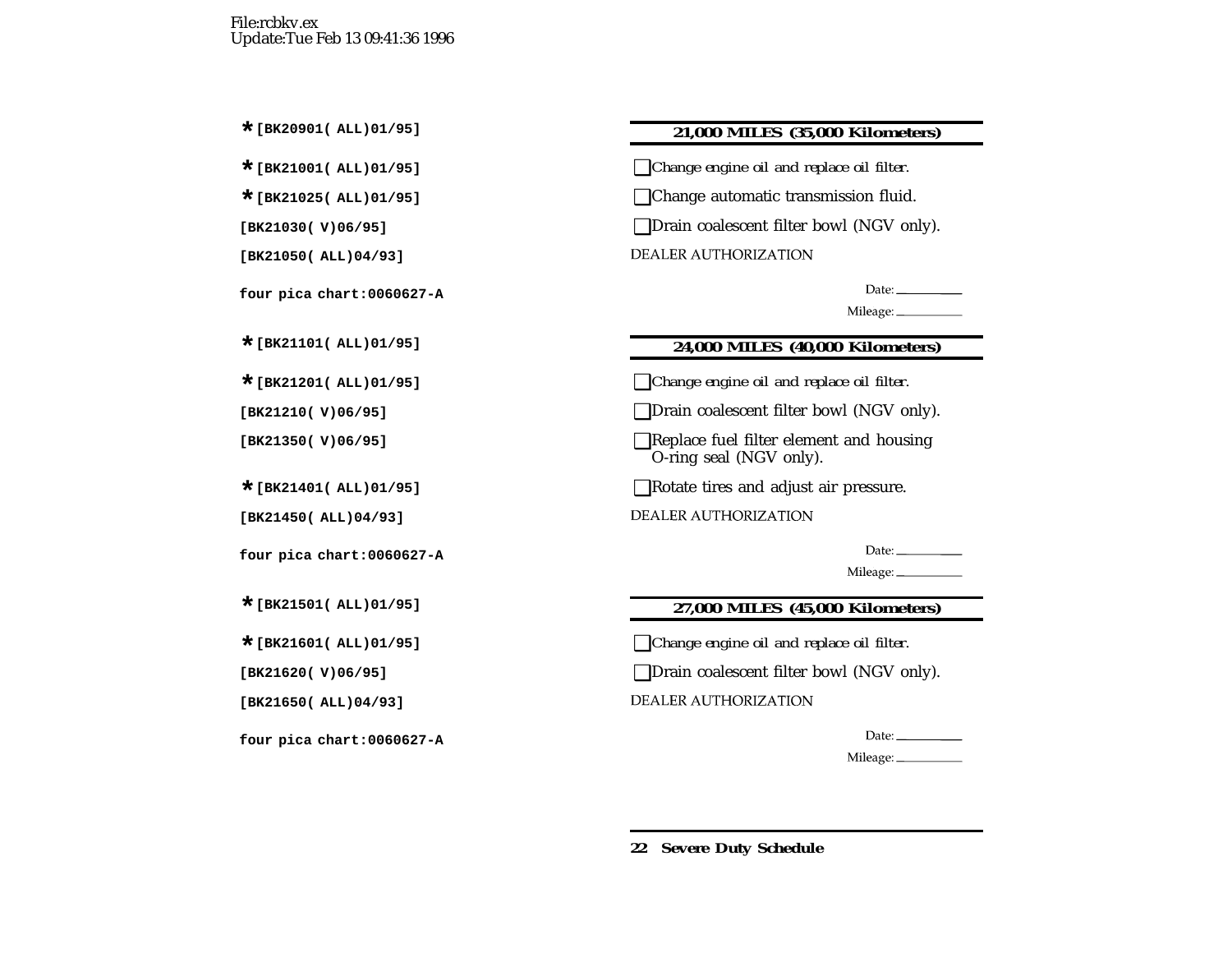**\*[BK21801( ALL)01/95]** ❑*Change engine oil and replace oil filter.*

**[BK21805( V)06/95]** ❑*Replace spark plugs (NGV only).*

- **\*[BK22201( ALL)01/95]** ❑*Replace air cleaner filter.*
- **\*[BK22550( ALL)05/95]** ❑*Inspect engine cooling system, hoses, and clamps; and check coolant strength every 15,000 miles (25,000 km) or 12 months.*

**[BK22575( V)06/95]** ❑Drain coalescent filter bowl (NGV only).

**\*[BK22901( ALL)01/95]** ❑Inspect exhaust heat shield(s).

**[BK23250( GV)02/96]** ❑Lubricate steering pitman arm and lower control arm steering stops with XG-1-C or XG-1-K Grease.

**■**Inspect front and rear brakes. (1)

**DEALER AUTHORIZATION** 

Date:  $\_\_$ 

Mileage: \_\_\_\_\_\_\_\_\_\_\_\_

## **\*[BK23601( ALL)01/95] 33,000 MILES (55,000 Kilometers)**

**\*[BK23702( ALL)01/95]** ❑*Change engine oil and replace oil filter.*

**□Drain coalescent filter bowl (NGV only).** 

**■Rotate tires and adjust air pressure.** 

**DEALER AUTHORIZATION** 

Date:  $\qquad \qquad$ 

Mileage: \_\_\_\_\_\_\_\_\_\_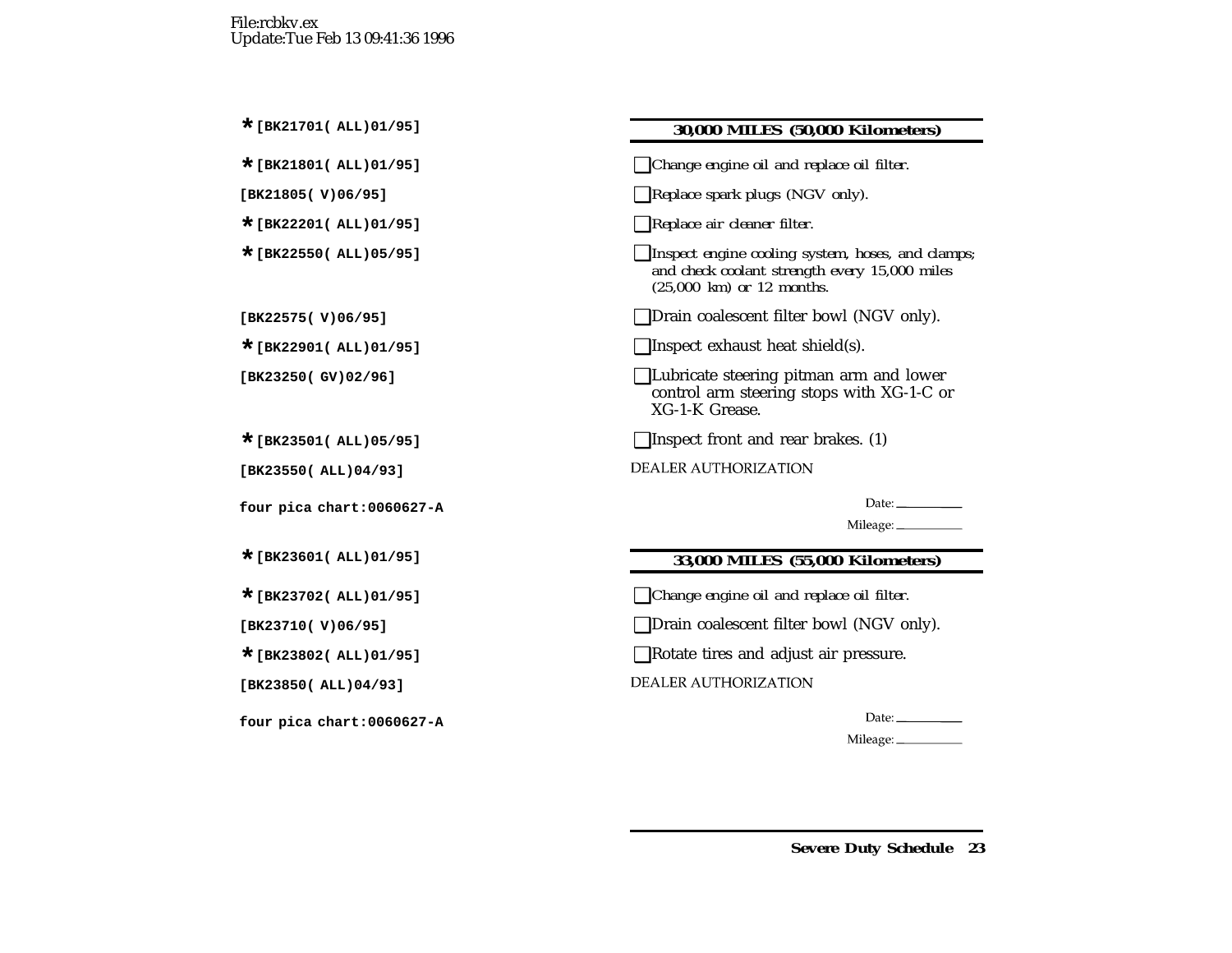## **\*[BK23901( ALL)01/95] 36,000 MILES (60,000 Kilometers)**

**\*[BK24002( ALL)01/95]** ❑*Change engine oil and replace oil filter.*

**[BK24010( V)06/95]** ❑Drain coalescent filter bowl (NGV only).

**DEALER AUTHORIZATION** 

Date:\_\_\_\_\_\_\_\_\_\_\_\_ Mileage: \_\_\_\_\_\_\_\_\_\_

## **\*[BK24202( ALL)01/95] 39,000 MILES (65,000 Kilometers)**

**\*[BK24301( ALL)01/95]** ❑*Change engine oil and replace oil filter.*

**[BK24325( V)06/95]** ❑Drain coalescent filter bowl (NGV only).

**DEALER AUTHORIZATION** 

Date:  $\_\_$ 

Mileage: \_\_\_\_\_\_\_\_\_\_\_

## **\*[BK24401( ALL)01/95] 42,000 MILES (70,000 Kilometers)**

**\*[BK24501( ALL)01/95]** ❑*Change engine oil and replace oil filter.*

■ Change automatic transmission fluid.

**[BK24675( V)06/95]** ❑Drain coalescent filter bowl (NGV only).

**■Rotate tires and adjust air pressure.** 

**DEALER AUTHORIZATION** 

Date:  $\_\_$ 

Mileage: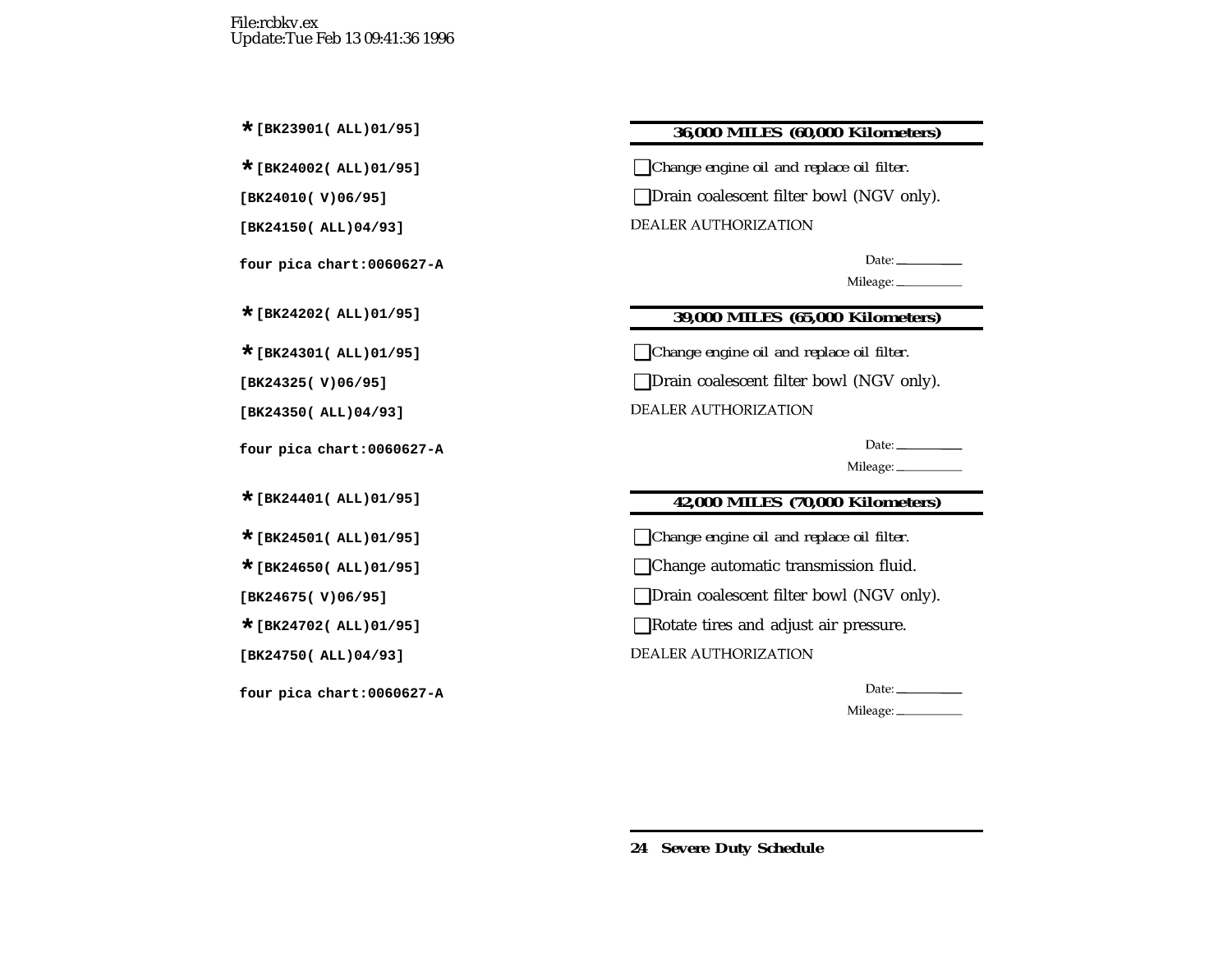#### **\*[BK24801( ALL)01/95] 45,000 MILES (75,000 Kilometers)**

**\*[BK24901( ALL)01/95]** ❑*Change engine oil and replace oil filter.*

**\*[BK24903( ALL)05/95]** ❑*Inspect engine cooling system, hoses, and clamps; and check coolant strength every 15,000 miles (25,000 km) or 12 months.*

**[BK24904( V)06/95]** ❑Drain coalescent filter bowl (NGV only).

**□Lubricate steering pitman arm and lower** control arm steering stops with XG-1-C or XG-1-K Grease.

**DEALER AUTHORIZATION** 

Mileage: \_\_\_\_\_\_\_\_\_\_\_

## **\*[BK25001( ALL)01/95] 48,000 MILES (80,000 Kilometers)**

**\*[BK25101( ALL)01/95]** ❑*Change engine oil and replace oil filter.*

- **\*[BK25150( ALL)01/95]** ❑*Change engine coolant initially at 48,000 miles (80,000 km) or 48 months. Thereafter, change engine coolant every 30,000 miles (50,000 km) or 36 months.*
- **[BK25220( V)06/95]** ❑Drain coalescent filter bowl (NGV only).
- **[BK25225( V)06/95]** ❑Replace fuel filter element and housing O-ring seal (NGV only).

DEALER AUTHORIZATION

Date:  $\qquad \qquad$ 

Mileage: \_\_\_\_\_\_\_\_\_\_\_\_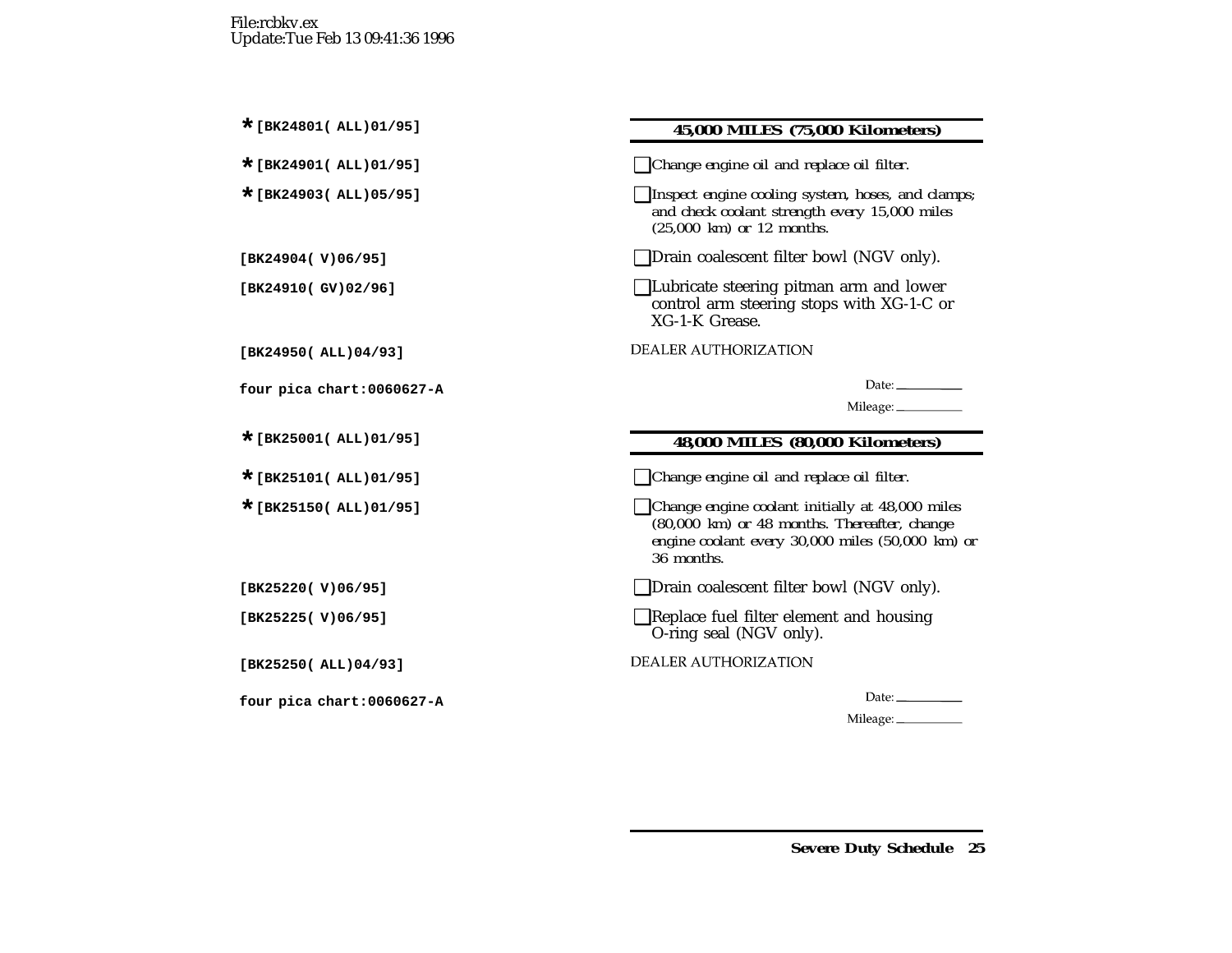## **\*[BK25301( ALL)01/95] 51,000 MILES (85,000 Kilometers)**

**\*[BK25401( ALL)01/95]** ❑*Change engine oil and replace oil filter.*

**[BK25420( V)06/95]** ❑Drain coalescent filter bowl (NGV only).

**\*[BK25501( ALL)01/95]** ❑Rotate tires and adjust air pressure.

**DEALER AUTHORIZATION** 

Date:  $\frac{1}{\sqrt{1-\frac{1}{2}}\sqrt{1-\frac{1}{2}}\sqrt{1-\frac{1}{2}}\sqrt{1-\frac{1}{2}}\sqrt{1-\frac{1}{2}}\sqrt{1-\frac{1}{2}}\sqrt{1-\frac{1}{2}}\sqrt{1-\frac{1}{2}}\sqrt{1-\frac{1}{2}}\sqrt{1-\frac{1}{2}}\sqrt{1-\frac{1}{2}}\sqrt{1-\frac{1}{2}}\sqrt{1-\frac{1}{2}}\sqrt{1-\frac{1}{2}}\sqrt{1-\frac{1}{2}}\sqrt{1-\frac{1}{2}}\sqrt{1-\frac{1}{2}}\sqrt{1-\frac{1}{2}}\sqrt{1-\frac{1}{2}}$ 

Mileage:

## **\*[BK25601( ALL)01/95] 54,000 MILES (90,000 Kilometers)**

**\*[BK25701( ALL)01/95]** ❑*Change engine oil and replace oil filter.*

**[BK25710( V)06/95]** ❑Drain coalescent filter bowl (NGV only).

DEALER AUTHORIZATION

Date:  $\_\_$ 

Mileage: \_\_\_\_\_\_\_\_\_\_

## **\*[BK25901( ALL)01/95] 57,000 MILES (95,000 Kilometers)**

**\*[BK26001( ALL)01/95]** ❑*Change engine oil and replace oil filter.*

**[BK26010( V)06/95]** ❑Drain coalescent filter bowl (NGV only).

**DEALER AUTHORIZATION** 

Date:  $\_\_$ 

Mileage: \_\_\_\_\_\_\_\_\_\_\_\_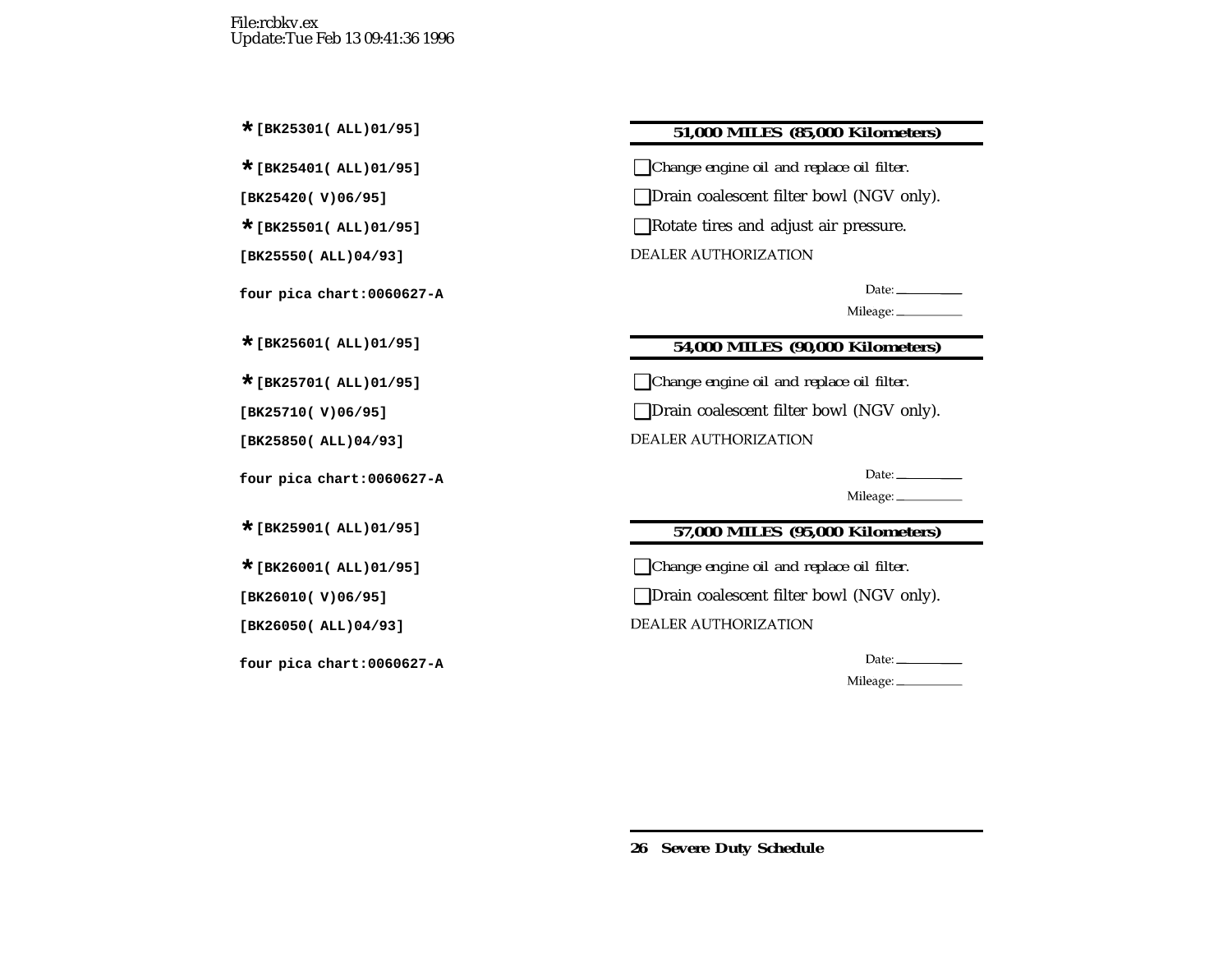#### **\*[BK26101( ALL)01/95] 60,000 MILES (100,000 Kilometers)**

- **\*[BK26202( ALL)01/95]** ❑*Change engine oil and replace oil filter.*
- **\*[BK26402( ALL)05/95]** ❑*Replace spark plugs.*
- **\*[BK26502( BCGV)06/95]** ❑*Inspect accessory drive belt(s).*
- **\*[BK26602( ALL)01/95]** ❑*Replace air cleaner filter.*
- **\*[BK26750( ALL)06/95]** ❑*Replace PCV valve. (2)*
- **\*[BK26950( ALL)05/95]** ❑*Inspect engine cooling system, hoses, and clamps; and check coolant strength every 15,000 miles (25,000 km) or 12 months.*
- **[BK26960( V)06/95]** ❑Drain coalescent filter bowl (NGV only).
- **\*[BK27302( ALL)01/95]** ❑Inspect exhaust heat shield(s).
- **■**Inspect front and rear brakes. (1)
- **[BK27510( GV)02/96]** ❑Lubricate steering pitman arm and lower control arm steering stops with XG-1-C or XG-1-K Grease.
- **■Rotate tires and adjust air pressure.**
- DEALER AUTHORIZATION

Date:  $\_\_$ 

Mileage: \_\_\_\_\_\_\_\_\_\_\_

#### **\*[BK28101( ALL)01/95] 63,000 MILES (105,000 Kilometers)**

**\*[BK28201( ALL)01/95]** ❑*Change engine oil and replace oil filter.*

**\*[BK28235( ALL)01/95]** ❑Change automatic transmission fluid.

**□Drain coalescent filter bowl (NGV only).** 

**DEALER AUTHORIZATION** 

Date:  $\_\_$ 

Mileage: \_\_\_\_\_\_\_\_\_\_\_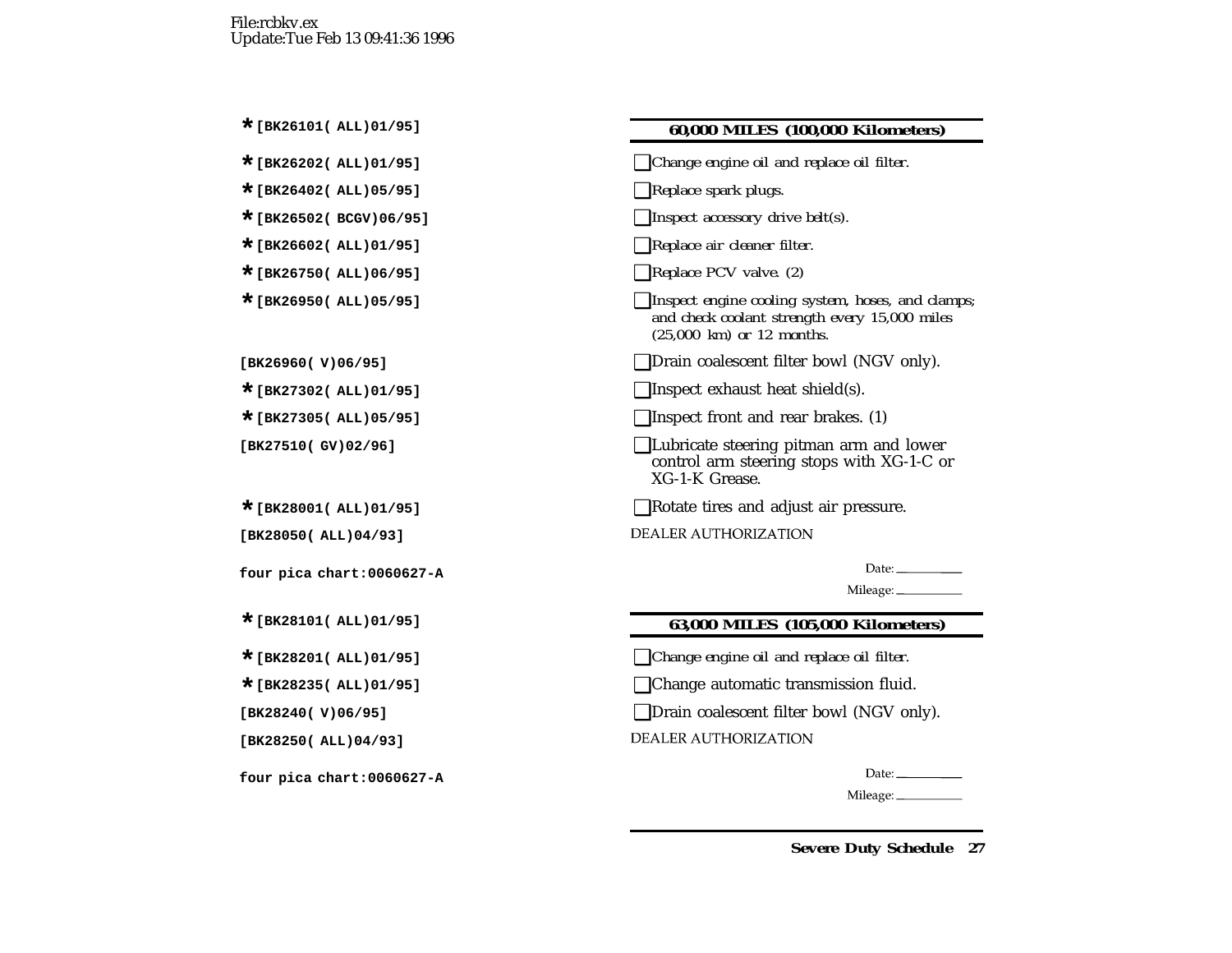## **\*[BK28301( ALL)01/95] 66,000 MILES (110,000 Kilometers)**

**\*[BK28401( ALL)01/95]** ❑*Change engine oil and replace oil filter.*

**[BK28410( V)06/95]** ❑Drain coalescent filter bowl (NGV only).

**DEALER AUTHORIZATION** 

## **\*[BK28601( ALL)01/95] 69,000 MILES (115,000 Kilometers)**

**\*[BK28701( ALL)01/95]** ❑*Change engine oil and replace oil filter.*

**[BK28710( V)06/95]** ❑Drain coalescent filter bowl (NGV only).

■Rotate tires and adjust air pressure.

DEALER AUTHORIZATION

Mileage: \_\_\_\_\_\_\_\_\_\_\_

## **\*[BK28901( ALL)01/95] 72,000 MILES (120,000 Kilometers)**

**\*[BK29001( ALL)01/95]** ❑*Change engine oil and replace oil filter.*

**[BK29010( V)06/95]** ❑Drain coalescent filter bowl (NGV only).

**[BK29015( V)06/95]** ❑Replace fuel filter element and housing O-ring seal (NGV only).

DEALER AUTHORIZATION

Date:  $\_\_$ 

Mileage: \_\_\_\_\_\_\_\_\_\_\_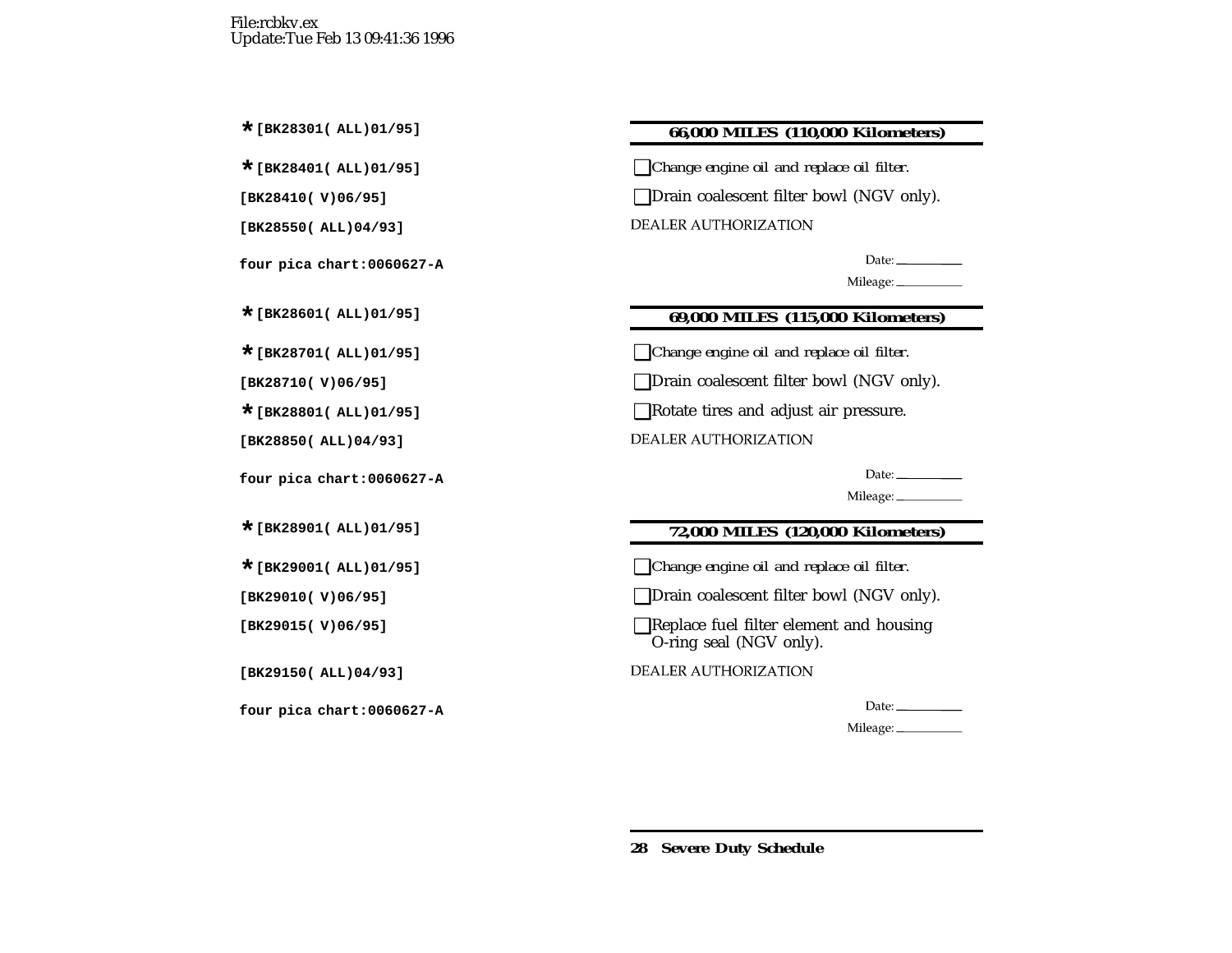#### **\*[BK29201( ALL)01/95] 75,000 MILES (125,000 Kilometers)**

**\*[BK29301( ALL)01/95]** ❑*Change engine oil and replace oil filter.*

**\*[BK29302( ALL)05/95]** ❑*Inspect engine cooling system, hoses, and clamps; and check coolant strength every 15,000 miles (25,000 km) or 12 months.*

**[BK29303( V)06/95]** ❑Drain coalescent filter bowl (NGV only).

**[BK29310( GV)02/96]** ❑Lubricate steering pitman arm and lower control arm steering stops with XG-1-C or XG-1-K Grease.

**DEALER AUTHORIZATION** 

Date:  $\frac{1}{\sqrt{1-\frac{1}{2}}\sqrt{1-\frac{1}{2}}\sqrt{1-\frac{1}{2}}\sqrt{1-\frac{1}{2}}\sqrt{1-\frac{1}{2}}\sqrt{1-\frac{1}{2}}\sqrt{1-\frac{1}{2}}\sqrt{1-\frac{1}{2}}\sqrt{1-\frac{1}{2}}\sqrt{1-\frac{1}{2}}\sqrt{1-\frac{1}{2}}\sqrt{1-\frac{1}{2}}\sqrt{1-\frac{1}{2}}\sqrt{1-\frac{1}{2}}\sqrt{1-\frac{1}{2}}\sqrt{1-\frac{1}{2}}\sqrt{1-\frac{1}{2}}\sqrt{1-\frac{1}{2}}\sqrt{1-\frac{1}{2}}$ 

Mileage: \_\_\_\_\_\_\_\_\_\_\_

#### **\*[BK29401( ALL)01/95] 78,000 MILES (130,000 Kilometers)**

**\*[BK29501( ALL)01/95]** ❑*Change engine oil and replace oil filter.*

**\*[BK29550( ALL)05/95]** ❑*Change engine coolant every 30,000 miles (50,000 km) or 36 months.*

**[BK29560( V)06/95]** ❑Drain coalescent filter bowl (NGV only).

**■Rotate tires and adjust air pressure.** 

**DEALER AUTHORIZATION** 

Date:  $\_\_$ 

Mileage: \_\_\_\_\_\_\_\_\_\_\_

## **\*[BK29801( ALL)01/95] 81,000 MILES (135,000 Kilometers)**

**\*[BK29901( ALL)01/95]** ❑*Change engine oil and replace oil filter.*

**□Drain coalescent filter bowl (NGV only).** 

**DEALER AUTHORIZATION** 

Date:  $\_\_$ 

Mileage: \_\_\_\_\_\_\_\_\_\_\_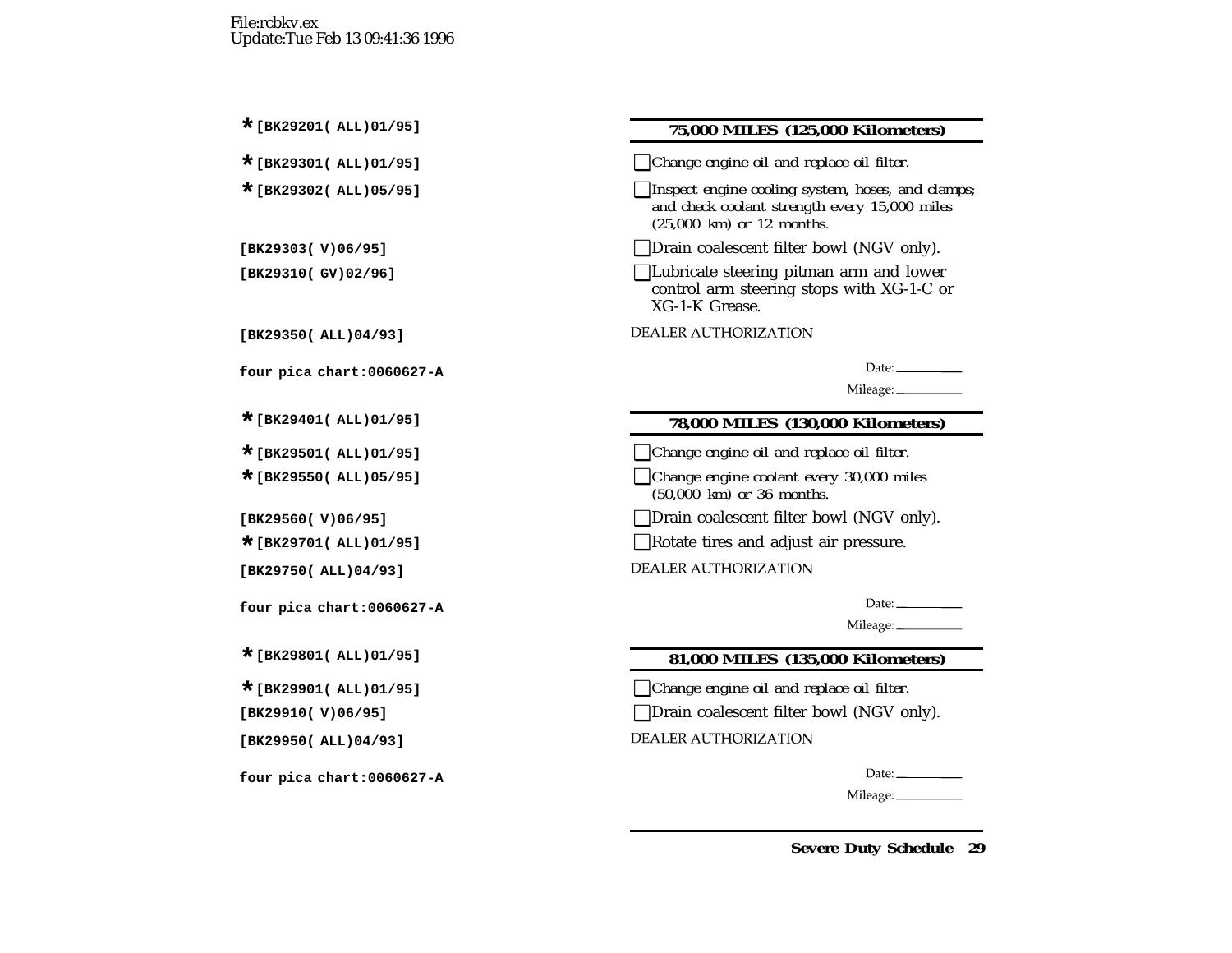## **\*[BK30001( ALL)01/95] 84,000 MILES (140,000 Kilometers)**

**\*[BK30101( ALL)01/95]** ❑*Change engine oil and replace oil filter.*

**[BK30110( V)06/95]** ❑Drain coalescent filter bowl (NGV only).

**\*[BK30225( ALL)01/95]** ❑Change automatic transmission fluid.

DEALER AUTHORIZATION

Date:  $\qquad \qquad$ 

Mileage:

## **\*[BK30301( ALL)01/95] 87,000 MILES (145,000 Kilometers)**

**\*[BK30401( ALL)01/95]** ❑*Change engine oil and replace oil filter.*

**[BK30410( V)06/95]** ❑Drain coalescent filter bowl (NGV only).

**\*[BK30501( ALL)01/95]** ❑Rotate tires and adjust air pressure.

**DEALER AUTHORIZATION** 

Date:  $\_\_$ 

Mileage: \_\_\_\_\_\_\_\_\_\_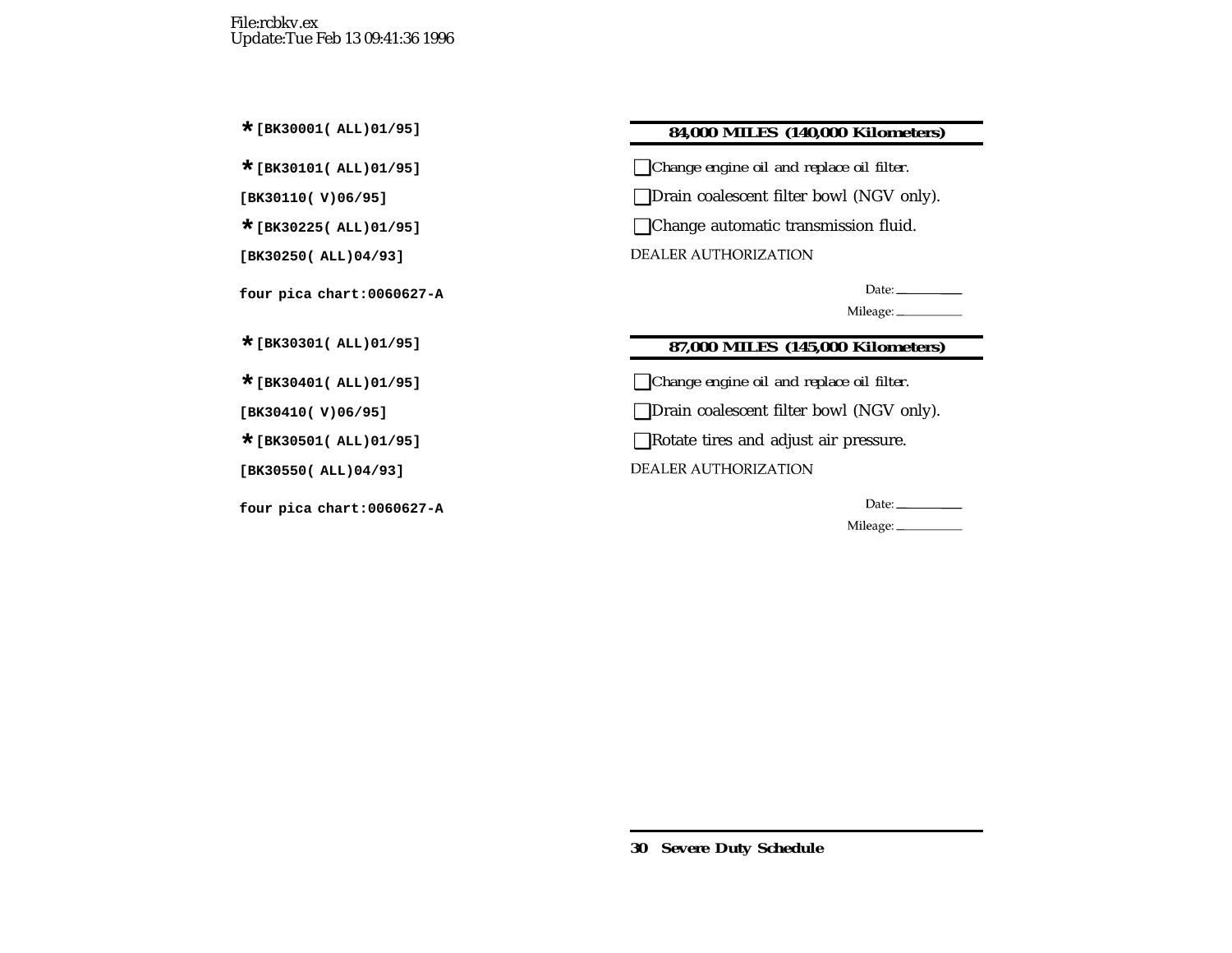| 90,000 MILES (150,000 Kilometers) |  |
|-----------------------------------|--|

**\*[BK30701( ALL)01/95]** ❑*Change engine oil and replace oil filter.*

- **[BK30705( V)06/95]** ❑*Replace spark plugs (NGV only).*
- $\Box$  *Inspect accessory drive belt(s).*
- **\*[BK31201( ALL)01/95]** ❑*Replace air cleaner filter.*
- **\*[BK31550( ALL)05/95]** ❑*Inspect engine cooling system, hoses, and clamps; and check coolant strength every 15,000 miles (25,000 km) or 12 months.*
- **[BK31560( V)06/95]** ❑Drain coalescent filter bowl (NGV only).
- ■Inspect exhaust heat shield(s).
- **\*[BK31905( ALL)05/95]** ❑Inspect front and rear brakes. (1)
- **[BK32310( GV)02/96]** ❑Lubricate steering pitman arm and lower control arm steering stops with XG-1-C or XG-1-K Grease.

**DEALER AUTHORIZATION** 

Date:  $\_\_$ 

Mileage: \_\_\_\_\_\_\_\_\_\_

#### **\*[BK32601( ALL)01/95] 93,000 MILES (155,000 Kilometers)**

**\*[BK32701( ALL)01/95]** ❑*Change engine oil and replace oil filter.*

**[BK32710( V)06/95]** ❑Drain coalescent filter bowl (NGV only).

**DEALER AUTHORIZATION** 

Date:  $\qquad \qquad$ 

Mileage: \_\_\_\_\_\_\_\_\_\_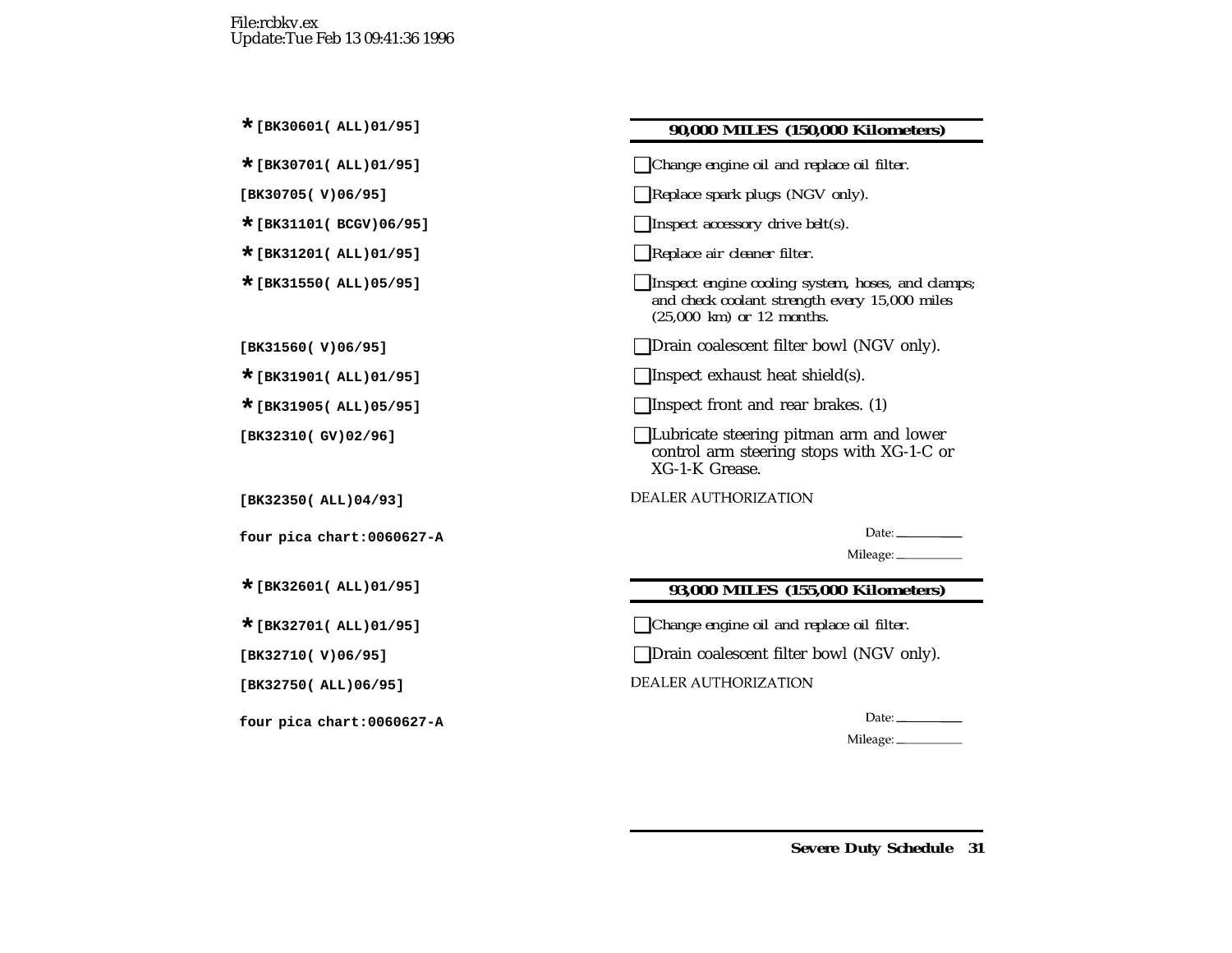## **\*[BK32801( ALL)01/95] 96,000 MILES (160,000 Kilometers)**

**\*[BK32901( ALL)01/95]** ❑*Change engine oil and replace oil filter.*

**[BK32910( V)06/95]** ❑Drain coalescent filter bowl (NGV only).

**\*[BK33101( ALL)01/95]** ❑Rotate tires and adjust air pressure.

DEALER AUTHORIZATION

Date:  $\frac{1}{\sqrt{1-\frac{1}{2}}\sqrt{1-\frac{1}{2}}\sqrt{1-\frac{1}{2}}\sqrt{1-\frac{1}{2}}\sqrt{1-\frac{1}{2}}\sqrt{1-\frac{1}{2}}\sqrt{1-\frac{1}{2}}\sqrt{1-\frac{1}{2}}\sqrt{1-\frac{1}{2}}\sqrt{1-\frac{1}{2}}\sqrt{1-\frac{1}{2}}\sqrt{1-\frac{1}{2}}\sqrt{1-\frac{1}{2}}\sqrt{1-\frac{1}{2}}\sqrt{1-\frac{1}{2}}\sqrt{1-\frac{1}{2}}\sqrt{1-\frac{1}{2}}\sqrt{1-\frac{1}{2}}\sqrt{1-\frac{1}{2}}$ 

Mileage: \_\_\_\_\_\_\_\_\_\_

## **\*[BK33201( ALL)01/95] 99,000 MILES (165,000 Kilometers)**

**\*[BK33301( ALL)01/95]** ❑*Change engine oil and replace oil filter.*

**[BK33303( V)06/95]** ❑Drain coalescent filter bowl (NGV only).

**[BK33305( V)06/95]** ❑Replace fuel filter element and housing O-ring seal (NGV only).

**DEALER AUTHORIZATION** 

Date:  $\qquad \qquad$ 

Mileage: \_\_\_\_\_\_\_\_\_

## **\*[BK33360( ALL)06/95] 100,000 MILES (160,000 Kilometers)**

**\*[BK33380( ALL)06/95]** ❑Replace rear axle lubricant.

**DEALER AUTHORIZATION** 

Date:  $\_\_$ 

Mileage: \_\_\_\_\_\_\_\_\_\_\_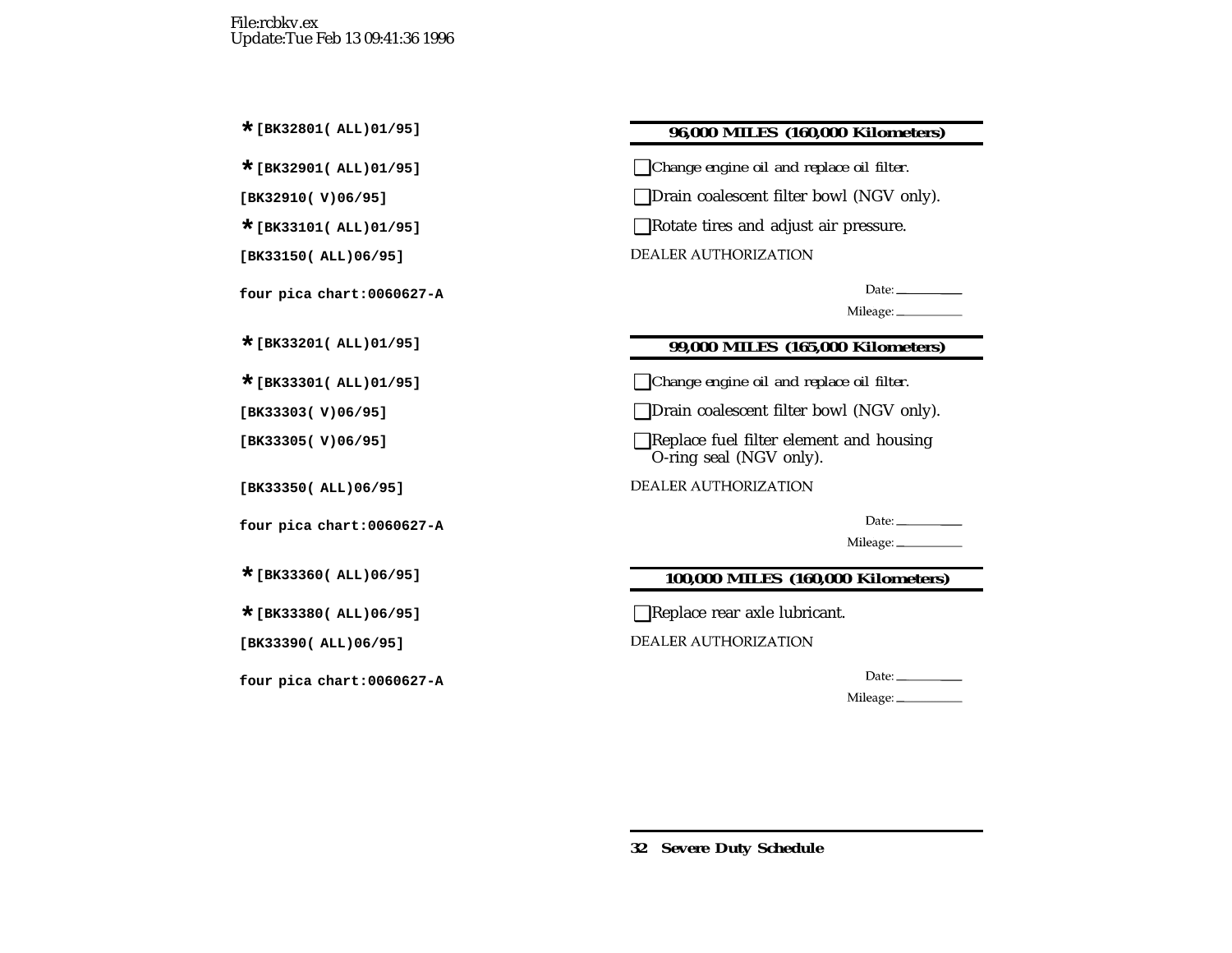## **\*[BK33401( ALL)01/95] 102,000 MILES (170,000 Kilometers)**

**\*[BK33501( ALL)01/95]** ❑*Change engine oil and replace oil filter.*

**[BK33510( V)06/95]** ❑Drain coalescent filter bowl (NGV only).

**DEALER AUTHORIZATION** 

Date:  $\_\_$ 

Mileage: \_\_\_\_\_\_\_\_\_\_\_

## **\*[BK33701( ALL)01/95] 105,000 MILES (175,000 Kilometers)**

**\*[BK33801( ALL)01/95]** ❑*Change engine oil and replace oil filter.*

**\*[BK33825( ALL)05/95]** ❑*Inspect engine cooling system, hoses, and clamps; and check coolant strength every 15,000 miles (25,000 km) or 12 months.*

**\*[BK33850( ALL)01/95]** ❑Change automatic transmission fluid.

**[BK33860( V)06/95]** ❑Drain coalescent filter bowl (NGV only).

**\*[BK33901( ALL)01/95]** ❑Rotate tires and adjust air pressure.

**[BK33910( GV)02/96]** ❑Lubricate steering pitman arm and lower control arm steering stops with XG-1-C or XG-1-K Grease.

**DEALER AUTHORIZATION** 

Date:\_\_\_\_\_\_\_\_\_\_\_\_

Mileage: \_\_\_\_\_\_\_\_\_\_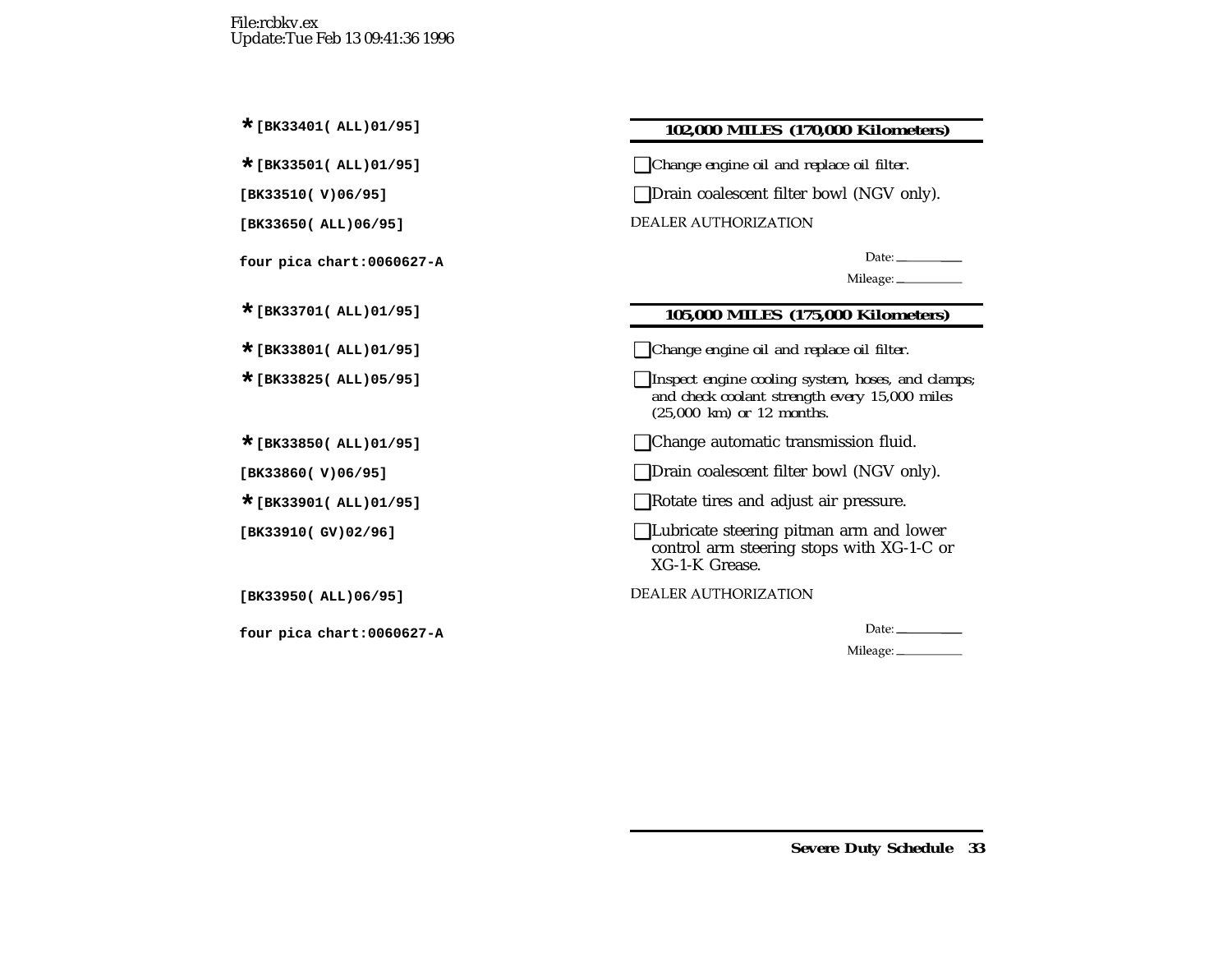## **\*[BK34001( ALL)01/95] 108,000 MILES (180,000 Kilometers)**

**\*[BK34101( ALL)01/95]** ❑*Change engine oil and replace oil filter.*

**\*[BK34150( ALL)05/95]** ❑*Change engine coolant every 30,000 miles (50,000 km) or 36 months.*

**[BK34160( V)06/95]** ❑Drain coalescent filter bowl (NGV only).

DEALER AUTHORIZATION

Date:  $\_\_$ 

Mileage:

## **\*[BK34301( ALL)01/95] 111,000 MILES (185,000 Kilometers)**

**\*[BK34401( ALL)01/95]** ❑*Change engine oil and replace oil filter.*

**[BK34410( V)06/95]** ❑Drain coalescent filter bowl (NGV only).

**DEALER AUTHORIZATION** 

Date:  $\_\_$ 

Mileage:

## **\*[BK34501( ALL)01/95] 114,000 MILES (190,000 Kilometers)**

**\*[BK34601( ALL)01/95]** ❑*Change engine oil and replace oil filter.*

**[BK34610( V)06/95]** ❑Drain coalescent filter bowl (NGV only).

**Example 12** Rotate tires and adjust air pressure.

DEALER AUTHORIZATION

Date:

Mileage: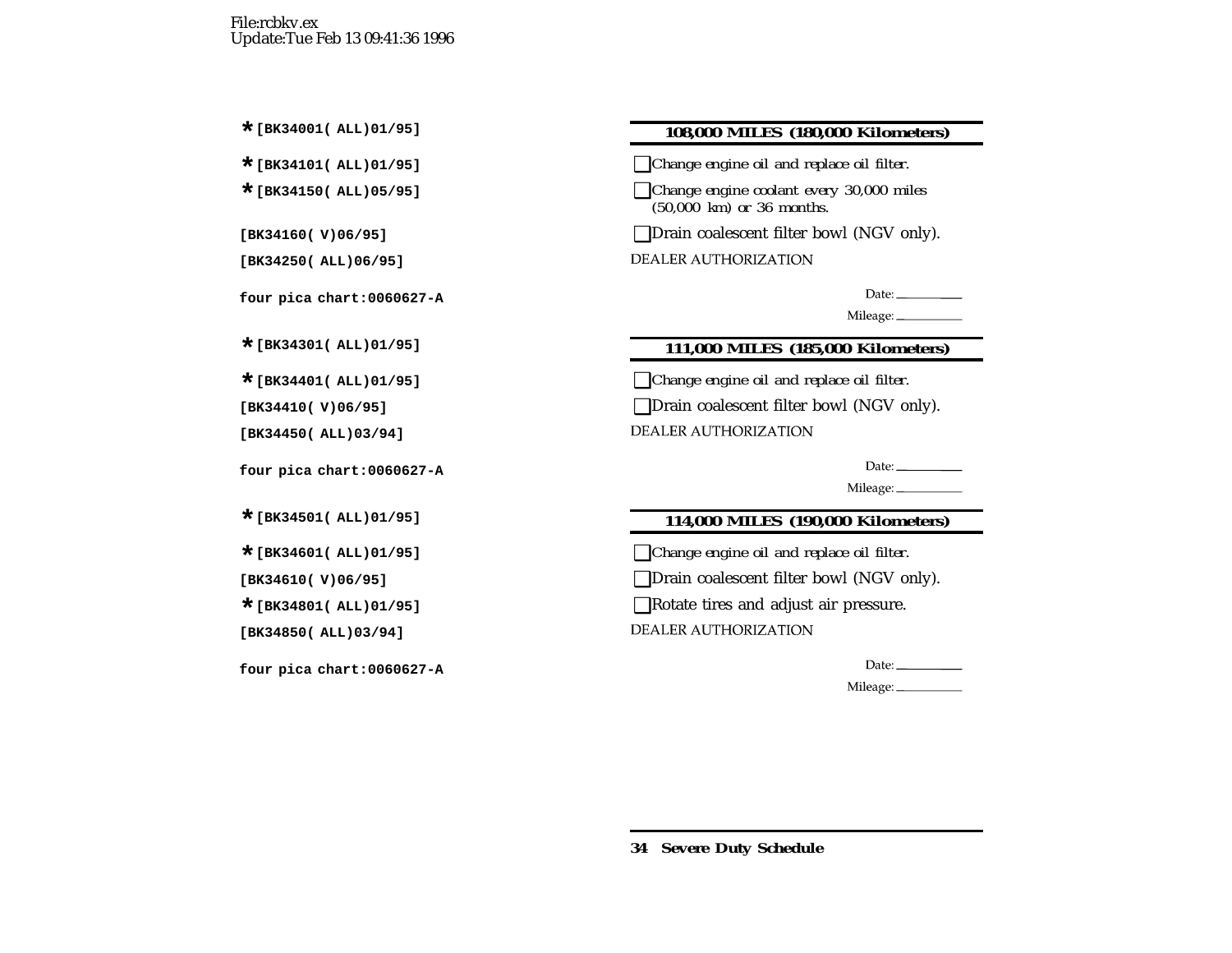#### **\*[BK34901( ALL)01/95] 117,000 MILES (195,000 Kilometers)**

**\*[BK35001( ALL)01/95]** ❑*Change engine oil and replace oil filter.*

**□Drain coalescent filter bowl (NGV only).** 

DEALER AUTHORIZATION

 $Date:$ 

Mileage: \_\_\_\_\_\_\_\_\_\_\_\_

#### **\*[BK35101( ALL)01/95] 120,000 MILES (200,000 Kilometers)**

- **\*[BK35201( ALL)01/95]** ❑*Change engine oil and replace oil filter.*
- **[BK35301( ALL)06/95]** ❑*Replace spark plugs.*
- **\*[BK35401( BCGV)06/95]** ❑*Inspect accessory drive belt(s).*
- **\*[BK35501( ALL)01/95]** ❑*Replace air cleaner filter.*
- **\*[BK35701( ALL)06/95]** ❑*Replace PCV valve.*
- **\*[BK35950( ALL)05/95]** ❑*Inspect engine cooling system, hoses, and clamps; and check coolant strength every 15,000 miles (25,000 km) or 12 months.*
- **[BK35960( V)06/95]** ❑Drain coalescent filter bowl (NGV only).
- **\*[BK36301( ALL)01/95]** ❑Inspect exhaust heat shield(s).
- **\*[BK36305( ALL)05/95]** ❑Inspect front and rear brakes. (1)
- **[BK36710( GV)02/96]** ❑Lubricate steering pitman arm and lower control arm steering stops with XG-1-C or XG-1-K Grease.
- **DEALER AUTHORIZATION**

Date:  $\frac{1}{\sqrt{1-\frac{1}{2}}\cdot\frac{1}{2}}$ 

Mileage: \_\_\_\_\_\_\_\_\_\_

- (1) If your driving habits include continuous stop-and-go driving or driving in hilly areas, more frequent intervals may be required.
- (2) At 60,000 miles (96,000 km) your dealer will replace the PCV valve at no cost excep<sup>t</sup> on Canada and California vehicles.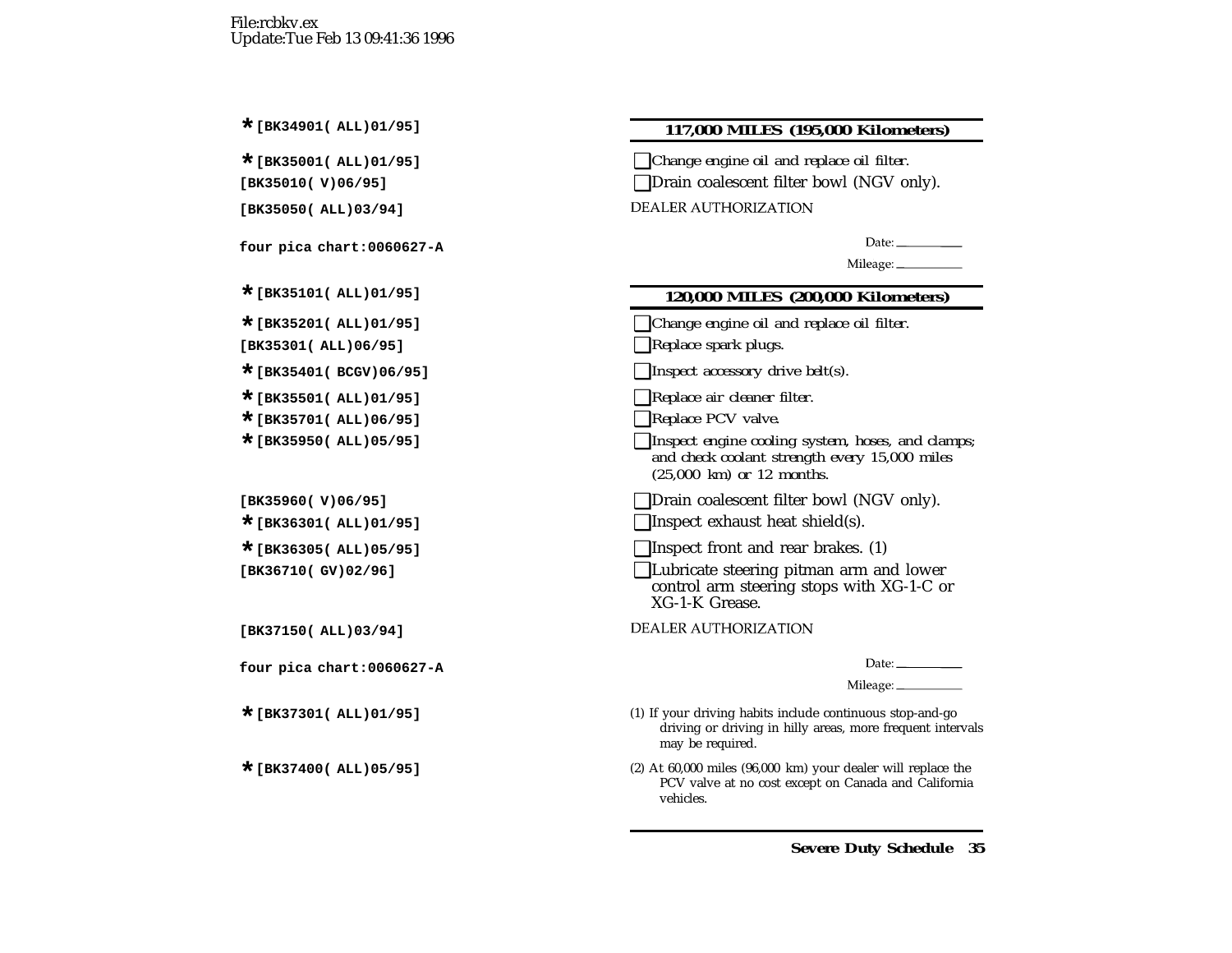# **Owner MaintenanceChecks**

The following lists are vehicle checks and inspections that should be performed by the owner or qualified service technician at the frequencies indicated to help ensure safe, dependable operation of your vehicle.

Any adverse conditions should be brought to the attention of your dealer or qualified service technician for service advice as soon as possible.

**These Owner Maintenance Checks are generally** not covered by warranties and you may be charged for labor, parts and lubricants used.

## **\*[BK40401( ALL)01/95] When You Stop for Fuel:**

**\*[BK40501( ALL)01/95]** ❑Check the engine oil level.

- Check coolant level in the coolant recovery reservoir.
- Check the windshield washer fluid level.
- **\*[BK40801( ALL)01/95]** ❑Look for low or under-inflated tires.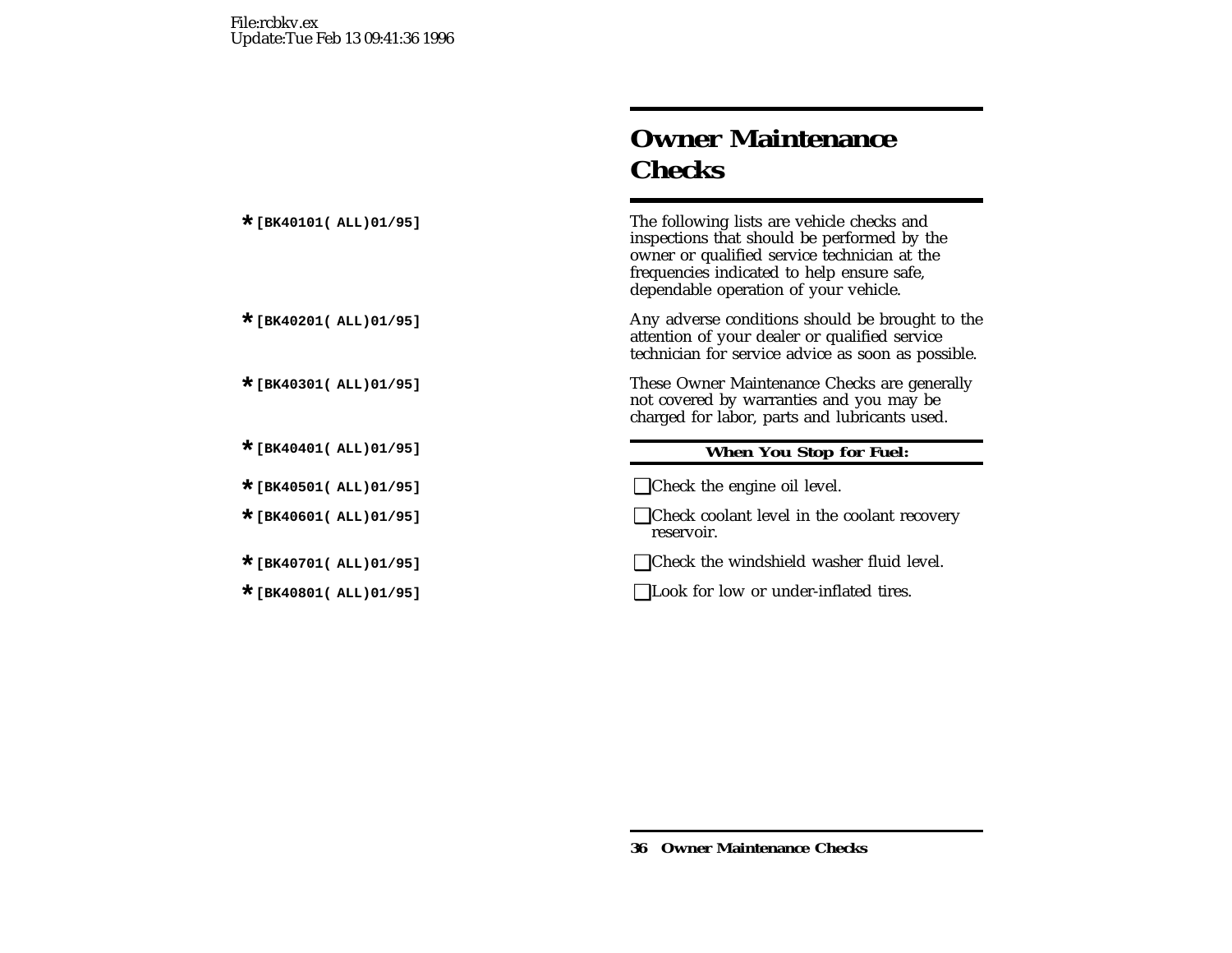## **\*[BK40901( ALL)01/95] While Operating Your Vehicle:**

| $\Box$ Note any changes in the sound of the exhaust<br>or any smell of exhaust fumes in the vehicle.                                              |
|---------------------------------------------------------------------------------------------------------------------------------------------------|
| $\Box$ Check for vibrations in the steering wheel.<br>Notice any increased steering effort or<br>looseness in the steering wheel.                 |
| $\Box$ Notice if your vehicle constantly turns<br>slightly or "pulls" to one side of the road.                                                    |
| $\Box$ When stopping, listen and check for strange<br>sounds, pulling to one side, increased brake<br>pedal travel or "hard to push" brake pedal. |
| $\Box$ If any slipping or changes in the operation of<br>your transmission occur, check the<br>transmission fluid level.                          |
| $\Box$ Check automatic transmission P (Park)<br>function.                                                                                         |
| $\Box$ Check parking brake.                                                                                                                       |
| □ Check for fluid leaks under your vehicle<br>(water dripping from the air conditioning                                                           |
| system after use is normal).                                                                                                                      |
| $\Box$ Check warning lights and gauges.                                                                                                           |
| At least monthly:                                                                                                                                 |
| $\Box$ Check the tire pressure $-$ check tires when<br>cold, not after a long drive.                                                              |
| $\Box$ Check coolant level in the coolant recovery<br>reservoir.                                                                                  |
| $\Box$ Check the operation of all exterior lamps,<br>including the brakelamps, turn signals and<br>hazard warning flashers.                       |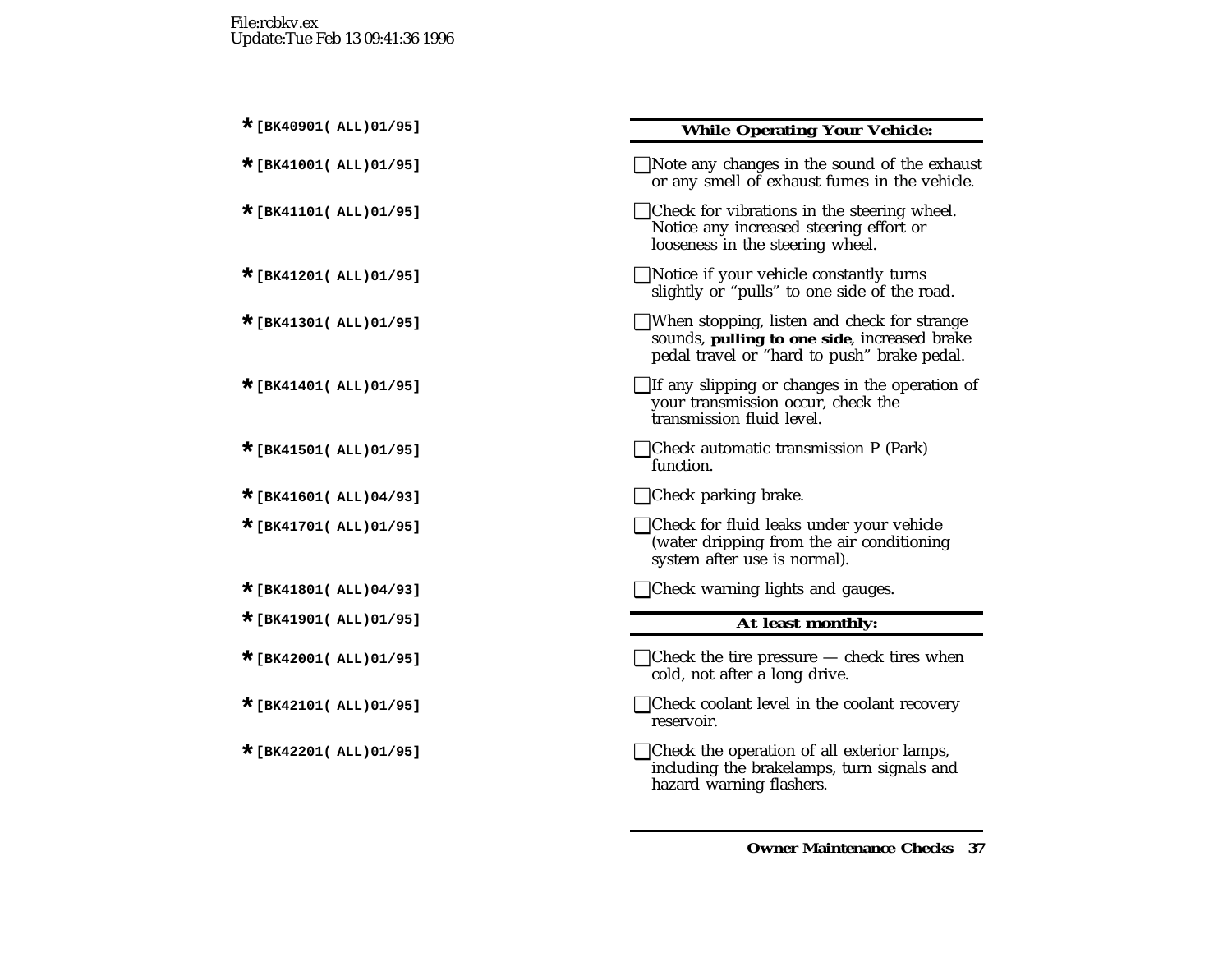#### **\*[BK42301( ALL)01/95] At least twice <sup>a</sup> year: (i.e., every Spring and Fall)**

- **\*[BK42401( ALL)01/95]** ❑Check radiator, heater and air-conditioning hoses for leaks or damage.
- Check the power steering fluid level.
- **\*[BK42501( ALL)06/95]** ❑Check windshield washer spray and wiper operation. Clean wiper blades with clean cloth dampened with washer fluid.
- Check for worn tires and loose wheel lug nuts.
- **\*[BK42701( ALL)01/95]** ❑Check muffler, exhaust pipes, shields and clamps.
- **\*[BK42801( ALL)01/95]** ❑Check headlamp alignment.
- Check the lap-shoulder belts for wear and function.
- **\*[BK43001( ALL)01/95]** ❑Check air pressure in spare tire.